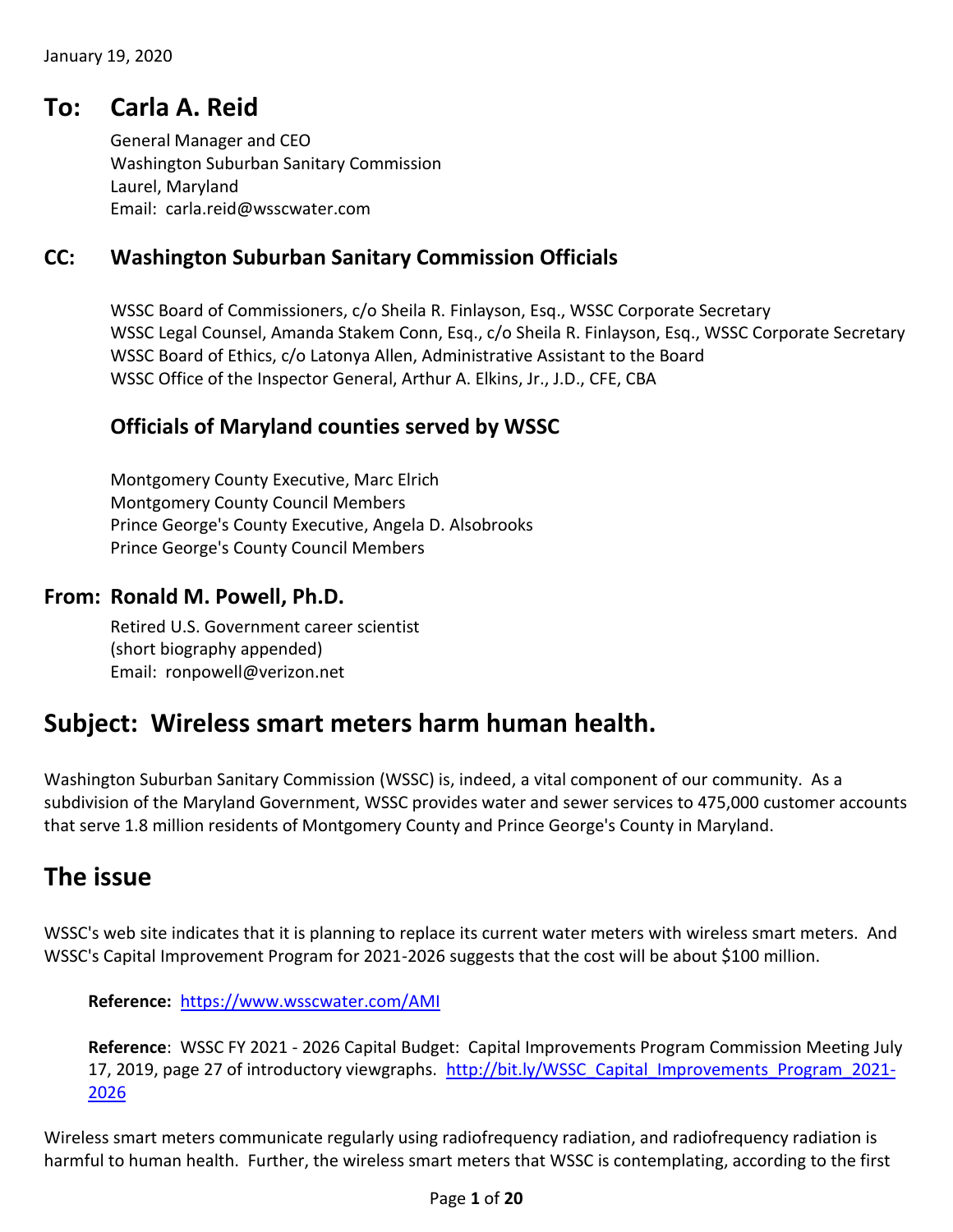web site above, are wireless AMI smart meters, where AMI stands for the "Advanced Metering Infrastructure". The wireless AMI smart meters with which I am familiar to date operate in a wireless network that is highly active. They expose everyone in their vicinity to radiofrequency radiation every day of the year.

**As a WSSC customer, and as a scientist, I urge WSSC to consider the adverse health effects of wireless AMI smart meters and to abandon plans to implement them.** This message explains why and raises questions that merit answering whenever any form of wireless metering technology is contemplated. This message is focused on health effects and does not address other concerns about wireless smart meters, such as invasion of privacy, cyber insecurity, and disregard of property rights.

Public concern about the harm caused by radiofrequency radiation is greatest for the sources of radiation with these characteristics:

- Their installation is mandated. Under pressure from wealthy wireless industries, each level of government is forcing lower levels of government to comply. And lower levels of government are forcing the public to comply.
- Their installation is permanent, with no prospect that they are ever going away.
- They are placed close to people, where they live, sleep, work, or play, and where the radiation levels they produce are the highest.
- They radiate every day, even at night, throughout the year.
- They are beyond control by the individuals who are irradiated by them.

Wireless AMI smart meters have all of the above characteristics. And they are being introduced at a time when aware members of the public are already concerned about other sources of radiofrequency radiation placed close to them. The primary examples are these:

- The mandatory irradiation of everyone by wireless smart meters for measuring electricity, which are located inside, on, or adjacent to homes, apartment buildings, and businesses.
- The mandatory irradiation of the entire populace by emerging 5G cell towers, located right in front of homes and businesses.
- The mandatory irradiation of our children in the schools by Wi-Fi systems and by cell towers on school grounds.

Especially puzzling about WSSC's interest in wireless AMI smart meters is the timing. That interest comes as three developments are occurring simultaneously:

- Personal stories of those harmed by radiofrequency radiation from wireless utility meters and other wireless devices continue to accumulate.
- Scientific evidence of harm from radiofrequency radiation has been growing for decades and has become overwhelming.
- Public awareness of harm from radiofrequency radiation is growing and is finding expression at local, state, national, and international levels.

I document these three developments later in this message. But first, I provide an Overview that describes, in general terms, the health challenges posed by radiofrequency radiation. The Overview provides a context for the documentation of harm that follows the Overview.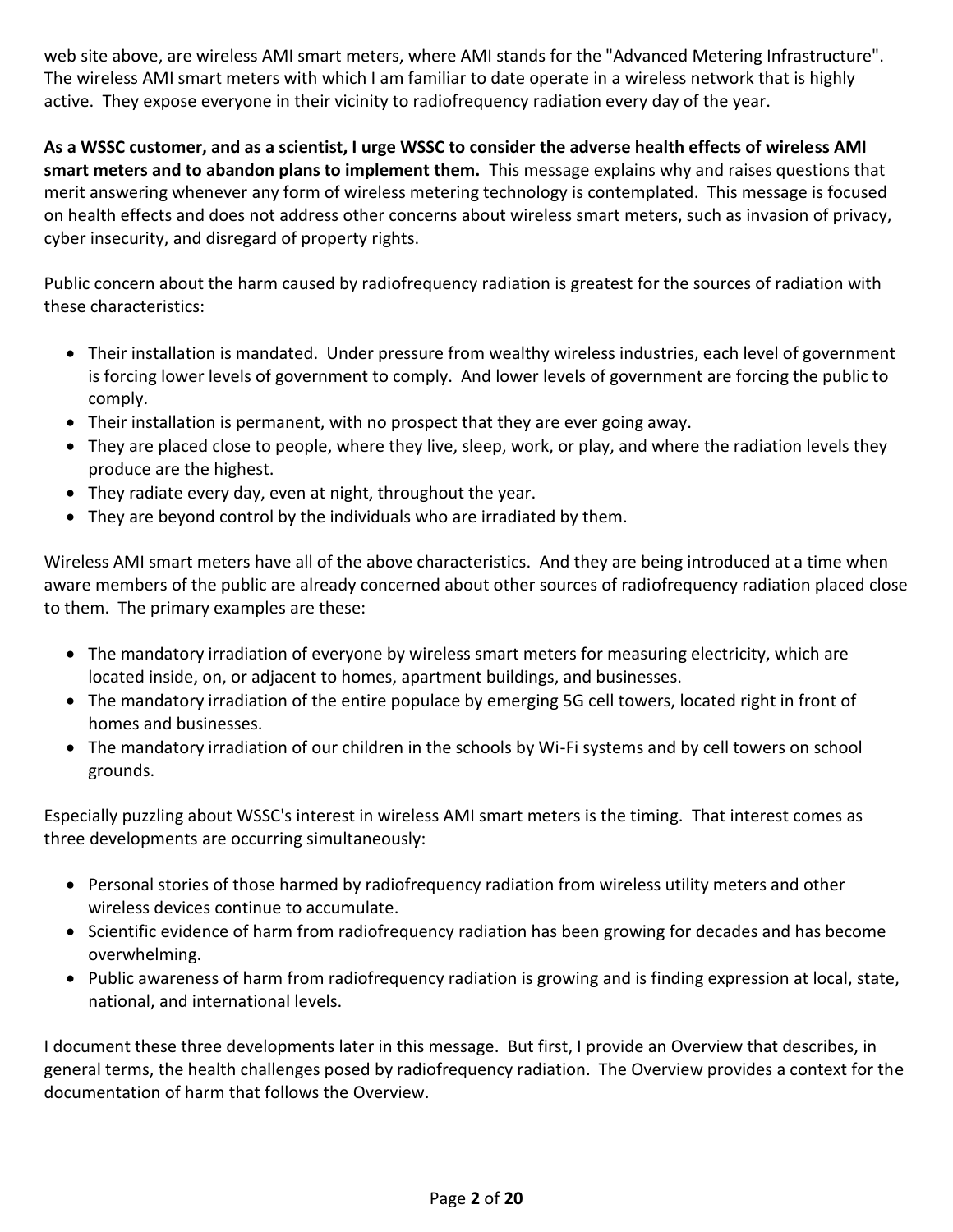# **Overview of the health challenges posed by radiofrequency radiation**

### **What is meant by "radiofrequency radiation"?**

"Radiofrequency radiation" refers to waves of electromagnetic energy that travel through our atmosphere at virtually the speed of light. The frequencies of radiofrequency radiation are variously defined, but generally extend from a low frequency of 3 kilohertz (3 thousand hertz) to a high frequency of 300 gigahertz (300 billion hertz). "Microwave radiation" falls within this definition of radiofrequency radiation and is generally considered to cover frequencies from 1 gigahertz (1 billion hertz) to 30 gigahertz (30 billion hertz).

The frequencies within this broad range that are most important for the discussion here are those used for wireless smart meters, cellular technology, and Wi-Fi. Those frequencies lie primarily in the range of 300 megahertz (300 million hertz) to 6 gigahertz (6 billion hertz); but higher frequencies, perhaps extending up to 60 gigahertz (60 billion hertz), may come into use for a new version of cellular technology called 5G, which stands for "Fifth Generation".

### **Why does radiofrequency radiation threaten human health?**

- All living things are bioelectrical in nature. That is why electrocardiograms and electroencephalograms work. They, of course, measure the tiny electrical signals that operate the heart and the brain. The critical tasks performed by these tiny electrical signals, and so many other electrical signals in all living things, can be disrupted by radiofrequency radiation. Thus, it is not surprising that radiofrequency radiation affects human health. It would be more surprising if radiofrequency radiation did not affect human health.
- The levels of radiofrequency radiation that we ourselves have generated in our environment are increasing exponentially and already vastly exceed the levels in which all life on Earth evolved. Simply stated, we are drowning in a rising sea of radiofrequency radiation that is of our own making.
- The radiofrequency radiation that we have inflicted upon ourselves comes from many sources, not just from wireless smart meters, but also from cell phones, Wi-Fi, and other sources. But the radiation from wireless smart meters is a key contributor. Not only can that radiation cause harm on its own, but also it can raise our sensitivity to the radiation from the other sources.
- The form of radiofrequency radiation that is most disruptive to biological entities is digitally modulated radiofrequency radiation. Unfortunately, this is the type of radiation used in nearly all modern communications applications, including wireless smart meters. It is very effective for successful communications. But it is harmful to life. It is characterized by rapid, sharp changes in signal level, and those rapid changes have proven highly disruptive to biological systems.

### **Why is convincing the public of the risk of radiofrequency radiation so challenging?**

- Radiofrequency radiation is invisible to the human eye. That invisibility leaves the public and the decisionmakers unaware of the rising levels of radiation around them. If we could see that radiation, we would be stunned by its presence everywhere.
- The genuine usefulness and convenience of the wireless devices that use radiofrequency radiation promotes denial of the risks.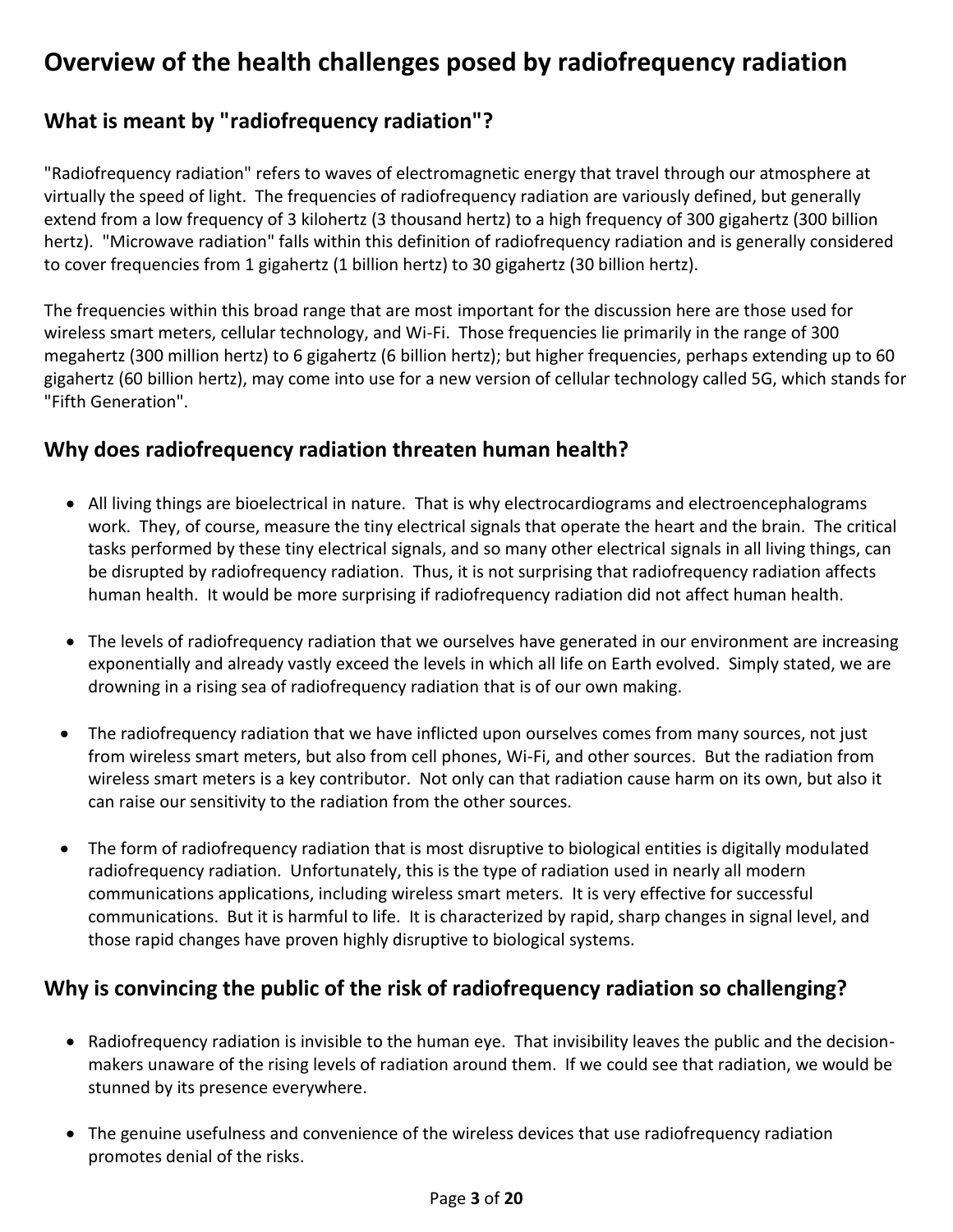- The intense advertising, the economic power, and the political power of profitable wireless industries enable them to dominate the public dialogue and to hold sway over government regulators and legislators.
- Current Federal guidelines for limiting the exposure of the public to radiofrequency radiation are outdated and overly permissive. Those guidelines come from the Federal Communications Commission and are commonly called the Maximum Permissible Exposure (MPE) Limits for the General Population. Those guidelines were put in place in 1996, 24 years ago, before most of the modern digital devices we use today were even created. Further, those guidelines are described by the FCC as "generally based" on even older publications from 1986 and 1992. And those guidelines have not been updated since, despite requests from many sources, including my own Montgomery County Government.

**Reference:** Evaluating Compliance with FCC Guidelines for Human Exposure to Radiofrequency Electromagnetic Fields, FCC OET Bulletin 65, Edition 97-01, pages 65-66 (August 1997). <https://www.fcc.gov/bureaus/oet/info/documents/bulletins/oet65/oet65.pdf>

Those guidelines provide a measure of protection against adverse health effects that are based on thermal heating. But those guidelines do not protect against a host of other adverse health effects that occur at much lower levels of radiation, called "non-thermal levels", leaving the public inadequately protected.

 Widespread misunderstanding of the risks of exposure to radiofrequency radiation has led the Federal Government, and some state and municipal governments, to advocate virtually unlimited expansion of wireless technology. In some cases they have even co-funded that expansion and have mandated the acceptance of wireless technology by the public. These actions reflect a lack of knowledge of, or even willful blindness to, the underlying science and its consequences for public health.

### **Who is vulnerable to harm from radiofrequency radiation?**

- Everyone is vulnerable to harm from radiofrequency radiation. But some are more vulnerable than others. Of special concern are pregnant women, children, men of reproductive age, individuals with compromised immune systems or other health conditions, and seniors.
- Different individuals experience different symptoms from exposure to radiofrequency radiation. Some individuals will experience a single symptom, but most will experience multiple symptoms, from dozens of known possibilities. Insomnia, headaches, and ringing in the ears are frequent examples.
- Some of the more serious consequences of exposure to radiofrequency radiation give no symptoms as early warning signs. Examples include reproductive harm, DNA damage, and cancer.
- Other health effects are currently under study to see if radiofrequency radiation plays a role in causing or worsening them, including autism, attention deficit hyperactivity disorder (ADHD), and Alzheimer's disease.
- Some people evidence harm very quickly when exposed to radiofrequency radiation, even in minutes. Other people may not evidence harm for months or even years.
- Some people evidence harm at much lower levels of exposure to radiofrequency radiation than others, so setting uniform exposure limits that protect the entire population must accommodate the most sensitive of us.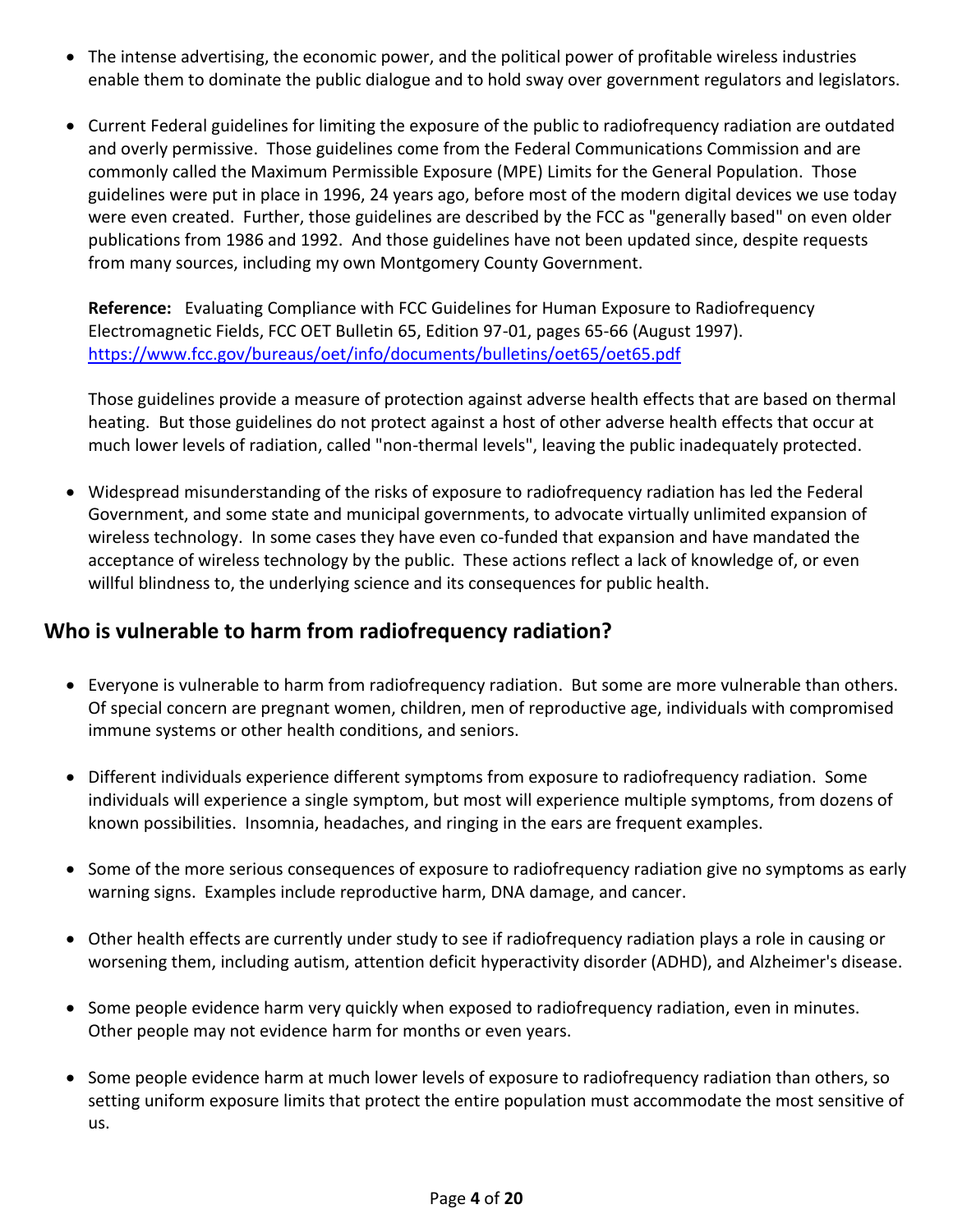The consequences of exposure appear to be cumulative, so the longer that people are exposed, the greater the probability that they will become symptomatic. Some will become so sensitive to radiofrequency radiation that they can no longer function in an environment with even a relatively low level of radiofrequency radiation. They are deemed to have "Electromagnetic Hypersensitivity Syndrome (EHS)", which historically has been called "microwave radiation sickness".

### **Why is the harm from radiofrequency radiation so difficult to diagnose and treat?**

- The absence of routine training of physicians in the biological effects of radiofrequency radiation makes it difficult for them to identify the causes and to provide responsive guidance.
- Many of the symptoms of overexposure can have multiple causes, making it difficult to determine whether radiofrequency radiation is the actual cause.
- Diagnostic aids for identifying harm from radiofrequency radiation are still in the earliest stages of development.
- Because of these difficulties, it is highly likely that many individuals afflicted by overexposure to radiofrequency radiation do not know the cause; and even fewer individuals know what to do about it.
- Recovery from overexposure to radiofrequency radiation invariably requires reducing exposure to a very low level. Such a reduction is difficult to achieve in our current highly irradiated environment. Often affected individuals must leave their current jobs or must move to areas of very low exposure to recover, and such areas are increasingly difficult to find.
- Even individuals aware of the hazards of radiofrequency radiation cannot control their exposure in an environment shared with others, because the radiation around them, much like second-hand smoke, is forced on them by unaware individuals.

**Conclusion:** Only governments can fully solve this problem, but they are currently part of the problem. For now the public will have to protect itself, best it can; and that will require continued public education and action.

# **Personal stories of those harmed by radiofrequency radiation from wireless utility meters and other wireless devices continue to accumulate.**

Nothing brings home the seriousness of the harm caused by radiofrequency radiation quite like the personal stories of those affected. They speak so that the rest of us may learn.

### **Three surveys link health problems to exposure from wireless utility meters.**

In 2011, 2013, and 2014, three surveys were conducted of the health impact of wireless utility meters. Those meters were used for metering electricity, natural gas, or water. Respondents came from three countries: the USA, Canada, and Australia. All three surveys found multiple adverse health effects after exposure to the radiofrequency radiation emitted by wireless utility meters. Among the symptoms most widely reported were: insomnia; headaches; ringing in the ears; cognitive disturbances, such as problems with concentration, memory, or learning; dizziness or loss of balance; cardiac disturbances, such as heart palpitations and arrhythmia; and fatigue or weakness.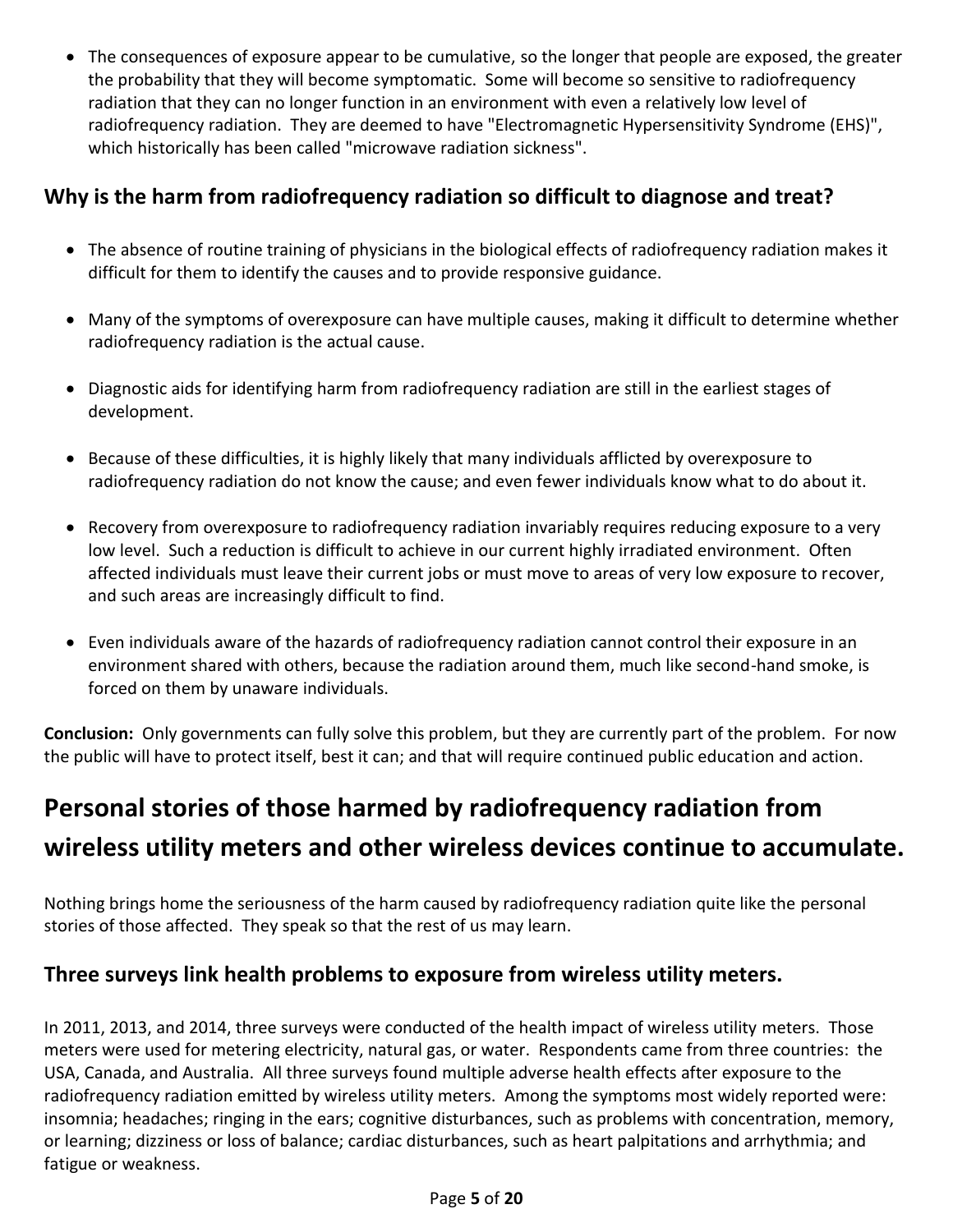I attach to this message a "Summary of Symptoms after Exposure to Wireless Utility Meters". The summary enables a quick comparison of the symptoms experienced by individuals after such exposure. After that summary, I attach the full analyses of the findings of all three surveys for more extensive examination. The three surveys are these:

- **Survey in 2011:** Ed Halteman, Ph.D. (statistics), Wireless Utility Meter Safety Impacts Survey, Final Results Summary, September 13, 2011. The survey instrument was developed by the EMF Safety Network [\(http://emfsafetynetwork.org\)](http://emfsafetynetwork.org/), and the data were analyzed by Dr. Halteman.
- **Survey in 2013:** Richard H. Conrad, Ph.D. (biochemistry), and Ed Friedman, B.S. (environmental science), Smart Meter Health Effects, Survey and Report, 2013. The survey instrument and the analysis of the data were conducted by Dr. Conrad and Mr. Friedman. The analysis of the survey results was accepted as legal testimony before the Maine Public Utilities Commission.

Included in this survey are the narrative descriptions offered by 139 of the survey respondents, describing the impact on their lives of wireless smart meters. They tell, in their own words, how life changed for them after exposure to the radiofrequency radiation from wireless smart meters. They indicate what it meant to be unable to sleep, to be in constant pain, to see their health and the health of their children deteriorate, to be unable to continue on their jobs, or to be forced to move. The narrative descriptions appear in Appendix 6 on pages 64 to 95.

 **Survey in 2014:** Federica Lamech, MBBS (physician), Self-Reporting of Symptom Development from Exposure to Radiofrequency Fields of Wireless Smart Meters in Victoria, Australia: A Case Series. Alternative Therapies, Nov/Dec 2014, Vol. 20, No. 6, pages 28-38, and NIH PMID 25478801. The data were obtained from the health and legal registers on an Australian public web site and were analyzed by Federica Lamech as a case series.

### **Individuals harmed by exposure to radiofrequency radiation tell their stories in videos.**

Individuals tell their stories of being harmed by the radiofrequency radiation from wireless smart meters, and other wireless devices, in a video format.

**Reference:** Garic Schoen of Gaithersburg, Maryland, who suffers from multiple sclerosis, describes his experience after installation of a wireless smart meter on his home (March 7, 2013). This video was filmed by Maryland Smart Meter Awareness. Video (3 minutes):

[http://marylandsmartmeterawareness.org/smart-meter-news/maryland-ms-resident-testimony-to](http://marylandsmartmeterawareness.org/smart-meter-news/maryland-ms-resident-testimony-to-economic-matters-committee-re-hb1038-on-march-14-2013/)[economic-matters-committee-re-hb1038-on-march-14-2013/](http://marylandsmartmeterawareness.org/smart-meter-news/maryland-ms-resident-testimony-to-economic-matters-committee-re-hb1038-on-march-14-2013/)

**Reference**: A young woman in Maryland describes her experience after moving into a condo with a bank of 26 smart meters outside its kitchen wall. Because of the deeply personal nature of the impact on her health, her statement is presented anonymously (January 21, 2015). This video was filmed by Maryland Smart Meter Awareness. Video (3 minutes):

<https://www.youtube.com/watch?v=F9QZuWPw6Y0&feature=youtu.be>

**Reference:** A former Silicon-valley engineer, Jeromy Johnson, presents his TEDx Talk, called "Wireless Wake-up Call" (2016). He describes the threat of wireless technologies -- including wireless smart meters, cell phones, and Wi-Fi -- to human health, especially for children. He shares how his own high sensitivity to radiofrequency radiation was triggered by exposure to a bank of wireless smart meters where he lived. Video (17 minutes): https://www.youtube.com/watch?v=F0NEaPTu9ol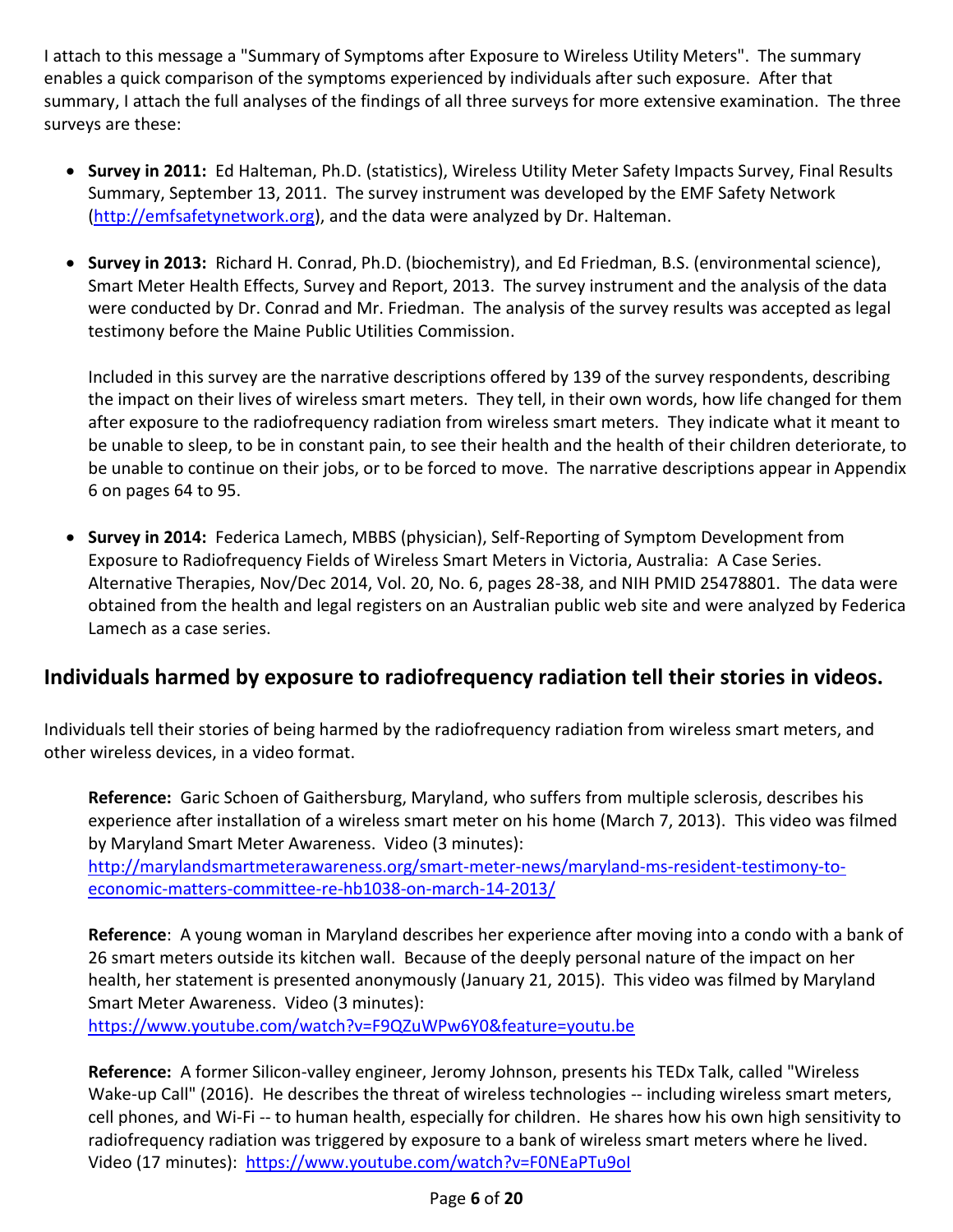**Reference:** Attorney Jimmy Gonzales describes his experience with cellular radiation to his local government officials in Pembroke, Florida, in "Cell Phones Cause Cancer" (October 17, 2012). Damage from that radiation ultimately took his life, but he left this video as a warning for the rest of us. Video (9 minutes): <https://www.youtube.com/watch?v=DIlOVJd0lA8>

**Reference:** The plight of individuals with high sensitivity to the radiofrequency radiation from wireless devices search for, or endeavor to create, safe electromagnetic environments in which to sleep or live, in "Searching for a Golden Cage" (May 8, 2014). Produced by Nadav Neuhaus. Video (13 minutes): <http://time.com/golden-cage/>

**Reference:** The web site "We Are The Evidence" continues to assemble the stories of individuals harmed by exposure to radiofrequency radiation. This site was founded by attorney, Dafna Tachover, MBA, who told her own story in "Searching for a Golden Cage" above. Multiple video and audio clips: <https://wearetheevidence.org/harmed-by-wireless/>

# **Scientific evidence of harm from radiofrequency radiation has been growing for decades and has become overwhelming.**

The scientific documentation of the adverse health effects of radiofrequency radiation is extensive, based on thousands of peer-reviewed biomedical articles published over many decades. Clearly, such a mass of evidence cannot be presented in an email message like this one. So, I have selected key examples for mention below, each supported by on-line references.

# **The NIH National Toxicology Program finds "clear evidence" that radiofrequency radiation causes cancer.**

In 2018 the National Toxicology Program (NTP) of the National Institutes of Health (NIH) published the results of the largest study it has ever undertaken of any toxin: radiofrequency radiation (RFR). The study cost \$30 million and was conducted over 10 years. That study exposed test animals to digitally modulated cellular radiofrequency radiation at a frequency of 900 megahertz. The NIH study found the following, and I quote:

- "**Clear evidence of tumors in the hearts of male rats.** The tumors were malignant schwannomas."
- "**Some evidence of tumors in the brains of male rats.** The tumors were malignant gliomas."
- "**Some evidence of tumors in the adrenal glands of male rats.** The tumors were benign, malignant, or complex combined pheochromocytoma."

"Clear evidence" is the highest classification that NIH has for risk.

Why is this finding especially important for wireless smart meters, too? Wireless smart meters commonly employ digitally modulated radiofrequency radiation at the same frequency of 900 megahertz.

In a further analysis of the test results, NIH noted the following, and, again, I quote:

"NTP scientists found that RFR exposure was associated with an increase in DNA damage. Specifically, they found RFR exposure was linked with significant increases in DNA damage in:

• the frontal cortex of the brain in male mice,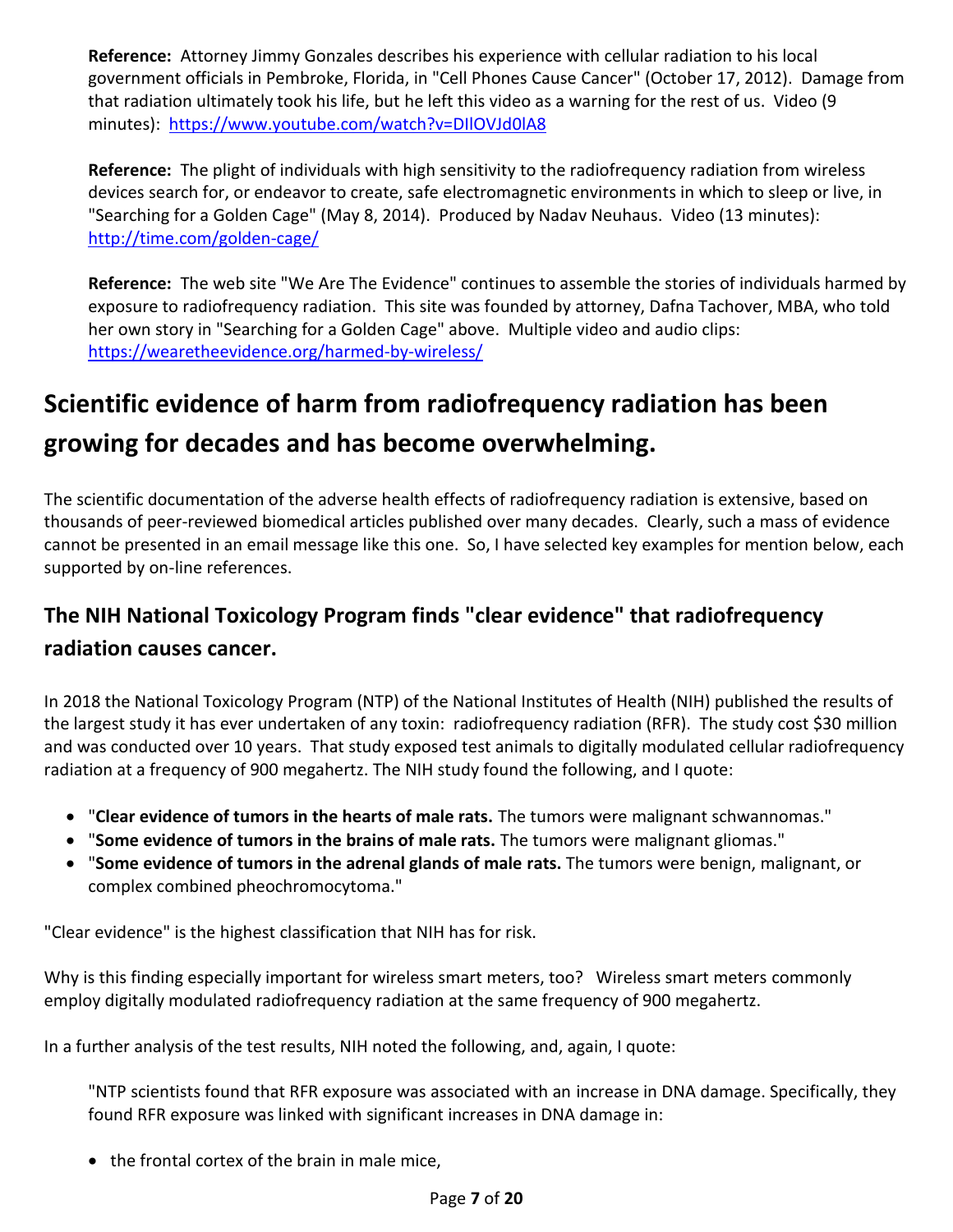- the blood cells of female mice, and
- the hippocampus of male rats."

**Reference:** <https://ntp.niehs.nih.gov/whatwestudy/topics/cellphones/index.html>

### **The World Health Organization classifies radiofrequency radiation as a Group 2B human carcinogen**.

In 2011, the International Agency for Research on Cancer (IARC) of the World Health Organization classified radiofrequency radiation as a Group 2B human carcinogen (a "possible human carcinogen"), naming explicitly the "increased risk for glioma, a malignant type of brain cancer". [That is the same type of cancer for which NIH found "some evidence" in the study described above.]

#### **Reference:** [https://www.iarc.fr/wp-content/uploads/2018/07/pr208\\_E.pdf](https://www.iarc.fr/wp-content/uploads/2018/07/pr208_E.pdf)

The IARC is now planning a review, beginning in 2020, of the latest research findings to determine if the risk classification of radiofrequency radiation should be raised to either Group 2A ("probable human carcinogen") or Group 1 ("known human carcinogen") which is its highest risk classification.

**Reference:** <https://www.saferemr.com/2019/11/IARC-RFR-cancerrisk.html>

# **252 of the world's EMF scientists appeal to the UN and the WHO to protect the public from harm from radiofrequency radiation, including the radiation from smart meters.**

As of October 15, 2019, 252 scientists, representing 43 nations, have signed the "International EMF Scientist Appeal". The Appeal is addressed to the United Nations and the World Health Organization. These are scientists who study the health effects of electromagnetic fields (EMF), which include radiofrequency radiation.

#### **Reference:** <https://emfscientist.org/>

The Appeal focuses on the health effects of multiple wireless devices, including smart meters as shown in this quotation:

"We are scientists engaged in the study of biological and health effects of non-ionizing electromagnetic fields (EMF). Based upon peer-reviewed, published research, we have serious concerns regarding the ubiquitous and increasing exposure to EMF generated by electric and wireless devices. These include–but are not limited to–radiofrequency radiation (RFR) emitting devices, such as cellular and cordless phones and their base stations, Wi-Fi, broadcast antennas, smart meters, and baby monitors as well as electric devices and infra-structures used in the delivery of electricity that generate extremely-low frequency electromagnetic field (ELF EMF)."

The Appeal makes nine requests, including the following four, which are quoted here:

- "children and pregnant women must be protected"
- "guidelines and regulatory standards must be strengthened"
- "the public be fully informed about the potential health risks from electromagnetic energy and taught harm reduction strategies"
- "white-zones (radiation-free areas) be established."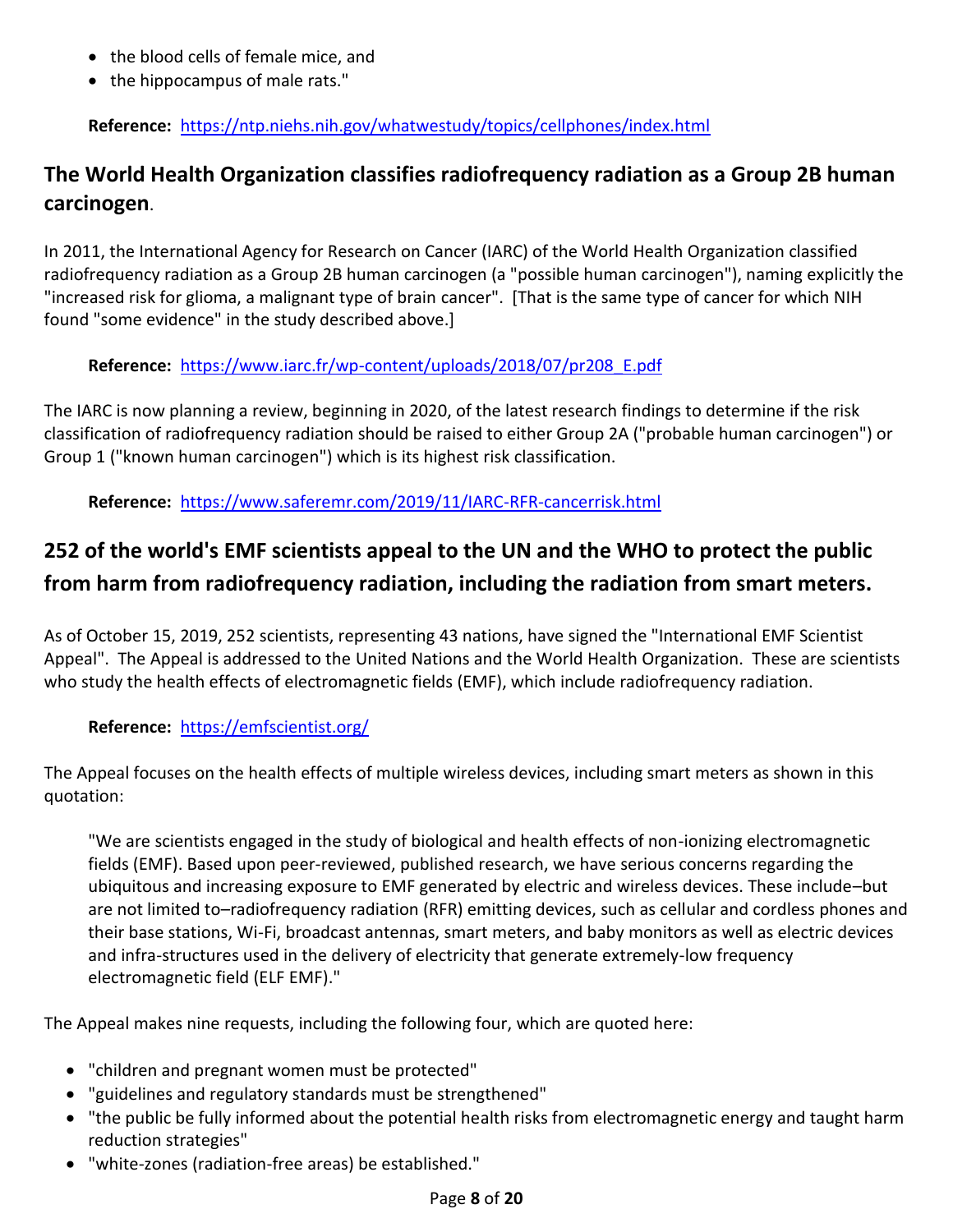### **Review papers document the scientific evidence of harm from radiofrequency radiation.**

Multiple scientific review papers have been published over the years, warning of the harm caused by exposure to radiofrequency radiation. These review papers assemble and analyze the scientific evidence published in the biomedical research journals of the world. Here are several examples of such papers:

**Reference:** Igor Belyaev, Amy Dean, Horst Eger, Gerhard Hubmann, Reinhold Jandrisovits, Markus Kern, Michael Kundi, Hanns Moshammer, Piero Lercher, Kurt Müller, Gerd Oberfeld, Peter Ohnsorge, Peter Pelzmann,Claus Scheingraber, and Roby Thilland, EUROPAEM EMF Guideline 2016 for the prevention, diagnosis and treatment of EMF-related health problems and illnesses, Reviews on Environmental Health, volume 31(3), pages 363-397 (2016). This review paper cites 308 references from the biomedical research literature.

This paper reviews the adverse health effects of electromagnetic fields, including radiofrequency radiation. It recommends "precautionary guidance values" for exposure to radiofrequency radiation, in Table 3 on page 381, that are far lower (much more protective) than the Maximum Permitted Exposure (MPE) Limits of the Federal Communications Commission.

Abstract: <https://www.ncbi.nlm.nih.gov/pubmed/27454111> Full article: [https://www.degruyter.com/downloadpdf/j/reveh.2016.31.issue-3/reveh-2016-](https://www.degruyter.com/downloadpdf/j/reveh.2016.31.issue-3/reveh-2016-0011/reveh-2016-0011.pdf) [0011/reveh-2016-0011.pdf](https://www.degruyter.com/downloadpdf/j/reveh.2016.31.issue-3/reveh-2016-0011/reveh-2016-0011.pdf)

**Reference:** Dominique Belpomme, Lennart Hardell, Igor Belyaev, Ernesto Burgio, and David O. Carpenter, Thermal and non-thermal health effects of low intensity non-ionizing radiation: An international perspective, Environmental Pollution, volume 242, pages 643-658 (2018). This review paper cites 229 references from the biomedical research literature. It documents human vulnerability to a host of conditions caused by exposure to radiofrequency radiation, and contains, on page 647, this special warning about the vulnerability of children:

"Children, and especially fetuses, are more vulnerable than adults for most environmental exposures (Sly and Carpenter, 2012). This is because their cells are rapidly dividing and their organ systems are not mature. As a result, events that perturb cellular function early in life can result [in] abnormalities that last. There is a building body of evidence indicating that exposure to RF-EMFs has adverse effects on cognition and neurobehavior, especially in children and adolescents."

Abstract: <https://www.ncbi.nlm.nih.gov/pubmed/30025338> Full article: [https://ecfsapi.fcc.gov/file/12103008105187/nonionizing%20radiation%20international%20perspecti](https://ecfsapi.fcc.gov/file/12103008105187/nonionizing%20radiation%20international%20perspective%20Belpomme%20Hardell%20Carpenter%202018.pdf) [ve%20Belpomme%20Hardell%20Carpenter%202018.pdf](https://ecfsapi.fcc.gov/file/12103008105187/nonionizing%20radiation%20international%20perspective%20Belpomme%20Hardell%20Carpenter%202018.pdf)

**Reference:** Martin Pall, Ph.D., 5G Risk - The Scientific Perspective.

Dr. Pall reviews the adverse health effects applicable to multiple wireless technologies, including wireless smart meters, and describes the evidence for disruption of human health, at the cellular level, by the radiofrequency radiation that those technologies employ. This review paper cites 139 references from the biomedical research literature.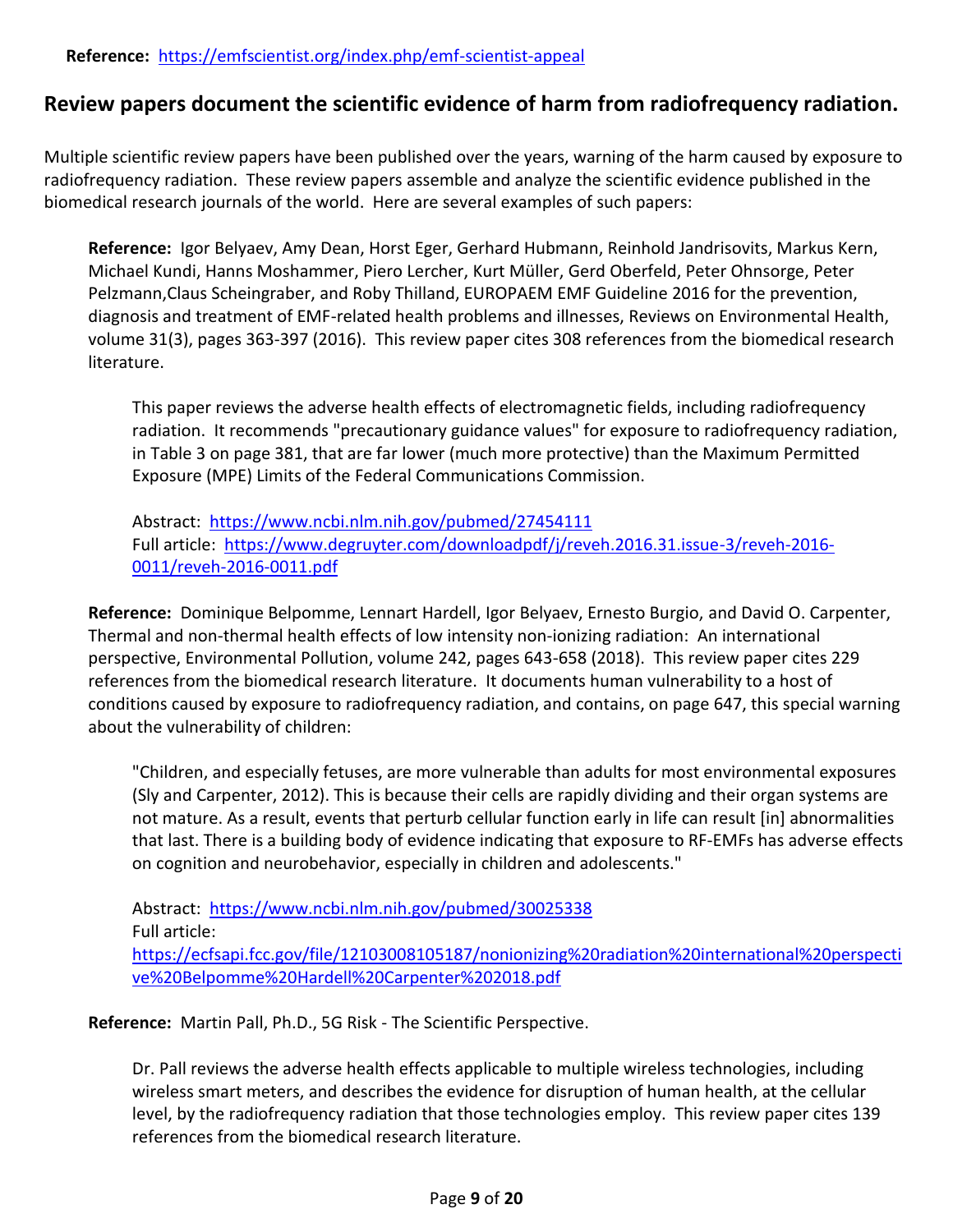Full article: [http://www.stopsmartmetersbc.com/wp-content/uploads/2019/08/5G-Risk-The-](http://www.stopsmartmetersbc.com/wp-content/uploads/2019/08/5G-Risk-The-Scientific-Perspective-by-Martin-L.-Pall-The-5G-Summit-2019.pdf)[Scientific-Perspective-by-Martin-L.-Pall-The-5G-Summit-2019.pdf](http://www.stopsmartmetersbc.com/wp-content/uploads/2019/08/5G-Risk-The-Scientific-Perspective-by-Martin-L.-Pall-The-5G-Summit-2019.pdf)

**Reference:** BioInitiative Working Group, Cindy Sage, M.A. and David O. Carpenter, M.D., Editors, BioInitiative Report: A Rationale for Biologically-based Public Exposure Standards for Electromagnetic Radiation, December 31, 2012.

The BioInitiative Report of 2012 provides a massive review of the biomedical research literature. It considered about 1800 publications issued in the five years since the publication of a previous report, The BioInitiative Report of 2007. The 2012 Report was prepared by an international body of 29 experts, heavy in Ph.D.s and M.D.s, from 10 countries, including the USA which contributed the largest contingent of experts (ten). The Report documents the broad range of biological effects caused by radiofrequency radiation and makes the case for much more restrictive radiation exposure standards to protect the public.

Website: [http://www.bioinitiative.org](http://www.bioinitiative.org/)

**Reference:** Biological and Health Effects of Microwave Radio Frequency Transmissions, A Review of the Research Literature, A Report to the Staff and Directors of the Eugene Water and Electric Board, June 4, 2013.

A group of six doctors in Oregon, led by Paul Dart, M.D., released, in June 2013, a review of 279 biomedical research publications. This 74-page review makes the health case against smart meters and other wireless technologies. The review notes that "The current levels of exposure need to be reduced rather than increased further. The FCC must especially protect vulnerable groups in the population including children and teenagers, pregnant women, men of reproductive age, individuals with compromised immune systems, seniors, and workers." This review is posted on the website of the Federal Communications Commission.

Full article: <https://ecfsapi.fcc.gov/file/7520940898.pdf>

### **Books document the harm from radiofrequency radiation.**

Entire books have been written to assemble the scientific evidence about the harmful effects of radiofrequency radiation. Here are just three examples:

**Reference:** Devra Lee Davis, Ph.D., MPH, Disconnect: The Truth About Cell Phone Radiation, What the Industry Is Doing to Hide It, and How to Protect Your Family (Writers House LLC, 2013). Dr. Davis reviews the health concerns produced by our exposure to radiofrequency radiation and describes the forces that continue to promote increases in that exposure despite our growing knowledge of its harm. She notes, on page 9, the disconnect between "what scientists have come to learn" and "the miraculous, unquestioned, benign aura of today's smart phones."

<https://ehtrust.org/publications/disconnect-dr-devra-davis/>

**Reference:** Katie Singer, An Electronic Silent Spring: Facing the Dangers and Creating Safe Limits (Portal Books, 2014). Ms. Singer described how rising levels of human-made radiofrequency radiation are affecting not only humans but also other living entities, including plants, birds, and bees. Hundreds of footnotes cite references in the biomedical research literature. <http://www.electronicsilentspring.com/>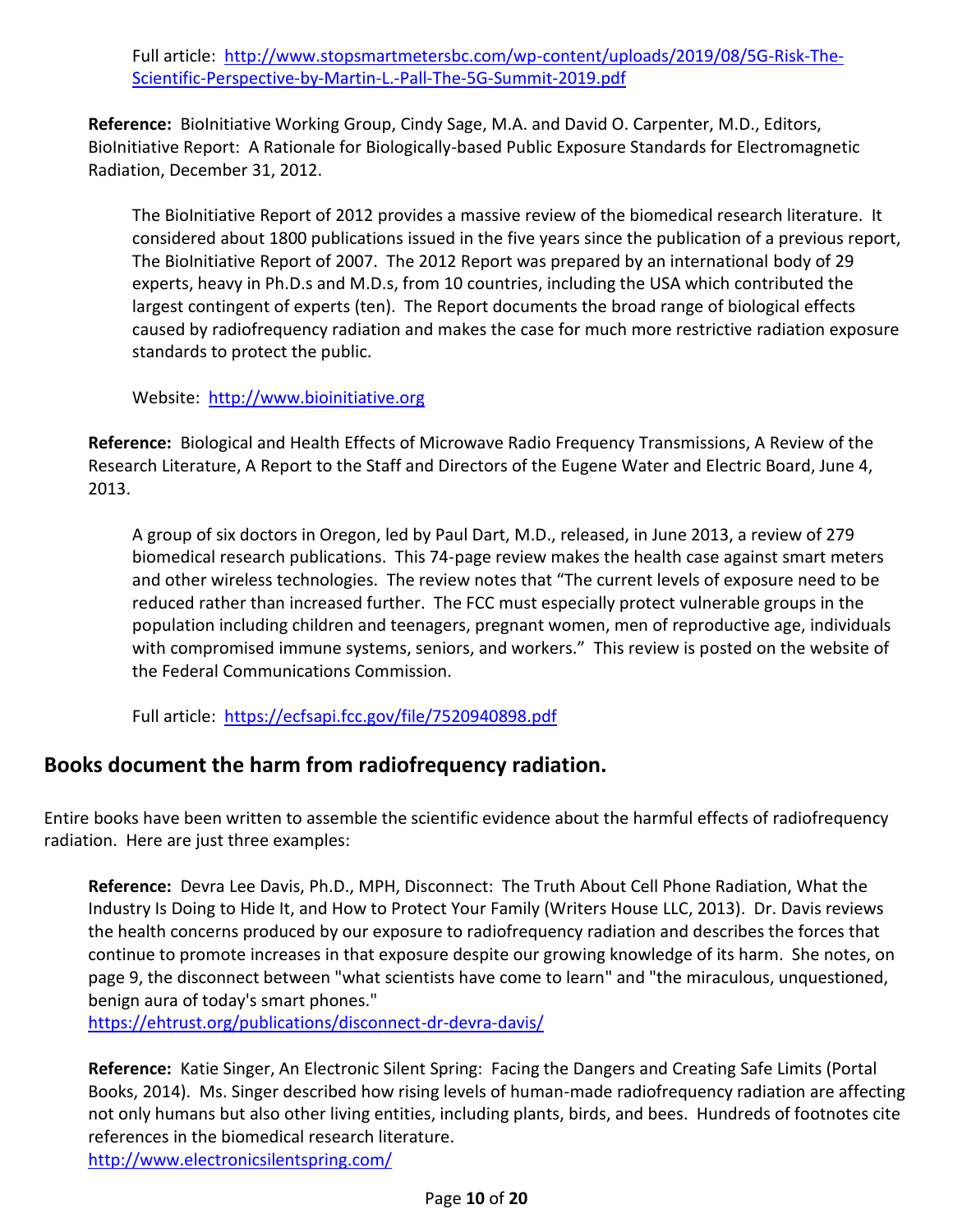**Reference:** Arthur Firstenberg, The Invisible Rainbow: A History of Electricity and Life (AGB Press, 2017). Mr. Firstenberg traces the history of our sensitivity to electricity and electromagnetic fields, including radiofrequency radiation. His bibliography cites more than 2000 references from the biomedical research literature and other sources. <https://www.cellphonetaskforce.org/buy-the-invisible-rainbow/>

# **Public awareness of harm from radiofrequency radiation is growing and is finding expression at local, state, national, and international levels.**

Public awareness of harm from sources of radiofrequency is on the rise, especially for those sources placed close to the public on a mandatory basis. Here are some of the indications of growing awareness of harm from wireless AMI smart meters, cellular technology (especially 5G), and Wi-Fi in schools.

# **Tens of thousands of Maryland ratepayers have "opted out" of wireless smart meters for electricity.**

Wireless AMI smart meters are always installed close to people. Wireless smart meters for metering electricity, in particular, are installed inside, on, or near to homes, apartment buildings, and office buildings. Often, they are placed on the other side of a wall against which people sit, work, play, or sleep. Installers give no special consideration to the location of the smart meters; the meters are place without regard to whether they are on the other side of a wall from a baby's crib or from a pregnant mother's bed.

This proximity is a major factor explaining why so many residents of Maryland have opted out of the installation of wireless smart meters for metering electricity. Opting out was permitted by a decision by the Maryland Public Service Commission (PSC) in response to public demand. Written documentation of the number of Maryland ratepayers who have opted out is difficult to find. But, data, reported at a hearing of the cognizant committee of the Maryland House of Delegates in 2014, suggests that at least 37,000 households had opted out at that time. Assuming an average family size of 2.5 persons per household means that at least 92,000 persons had benefited. They are located in the service areas of Delmarva, Pepco, and Baltimore Gas and Electric (BG&E), with the vast majority in the latter where a public awareness campaign was centered and where the location of electric utility meters inside residences may have increased public resistance. (I have submitted a Maryland Public Information Act request to the Maryland PSC to update these numbers to the most recent data they have for these three companies.)

**Reference:** Maryland Delegate Charles Barkley, in a hearing before the Economic Matters Committee of the Maryland House of Delegates on March 6, 2014, read from submitted testimony about the number of Maryland ratepayers who have opted out and cited: 35,000 for BG&E alone (at time location 2:31:10); and 2,200 for Pepco alone (at time location 2:34:53). The numbers for Delmarva and for the other Maryland electric power companies were not cited, so they could not be included here. Video (5 hours, 31 minutes): [http://mgahouse.maryland.gov/mga/play/e4570a4a-8d08-42b3-bf38-15571909408e/?catalog/03e481c7-](http://mgahouse.maryland.gov/mga/play/e4570a4a-8d08-42b3-bf38-15571909408e/?catalog/03e481c7-8a42-4438-a7da-93ff74bdaa4c) [8a42-4438-a7da-93ff74bdaa4c](http://mgahouse.maryland.gov/mga/play/e4570a4a-8d08-42b3-bf38-15571909408e/?catalog/03e481c7-8a42-4438-a7da-93ff74bdaa4c)

Opting out is no small decision for homeowners because it is so expensive. The Maryland PSC permits the three electric power companies, just cited, to charge their opt-out customers a one-time fee of \$75 and monthly fees of \$17, \$14, and \$5.50 respectively, forever, for the privilege of not being irradiated by wireless smart meters. The monthly fee for BG&E was originally \$11, but was cut in half to \$5.50 by the Maryland PSC because so many BG&E customers opted out that the \$11 monthly cost of servicing them seemed no longer justified.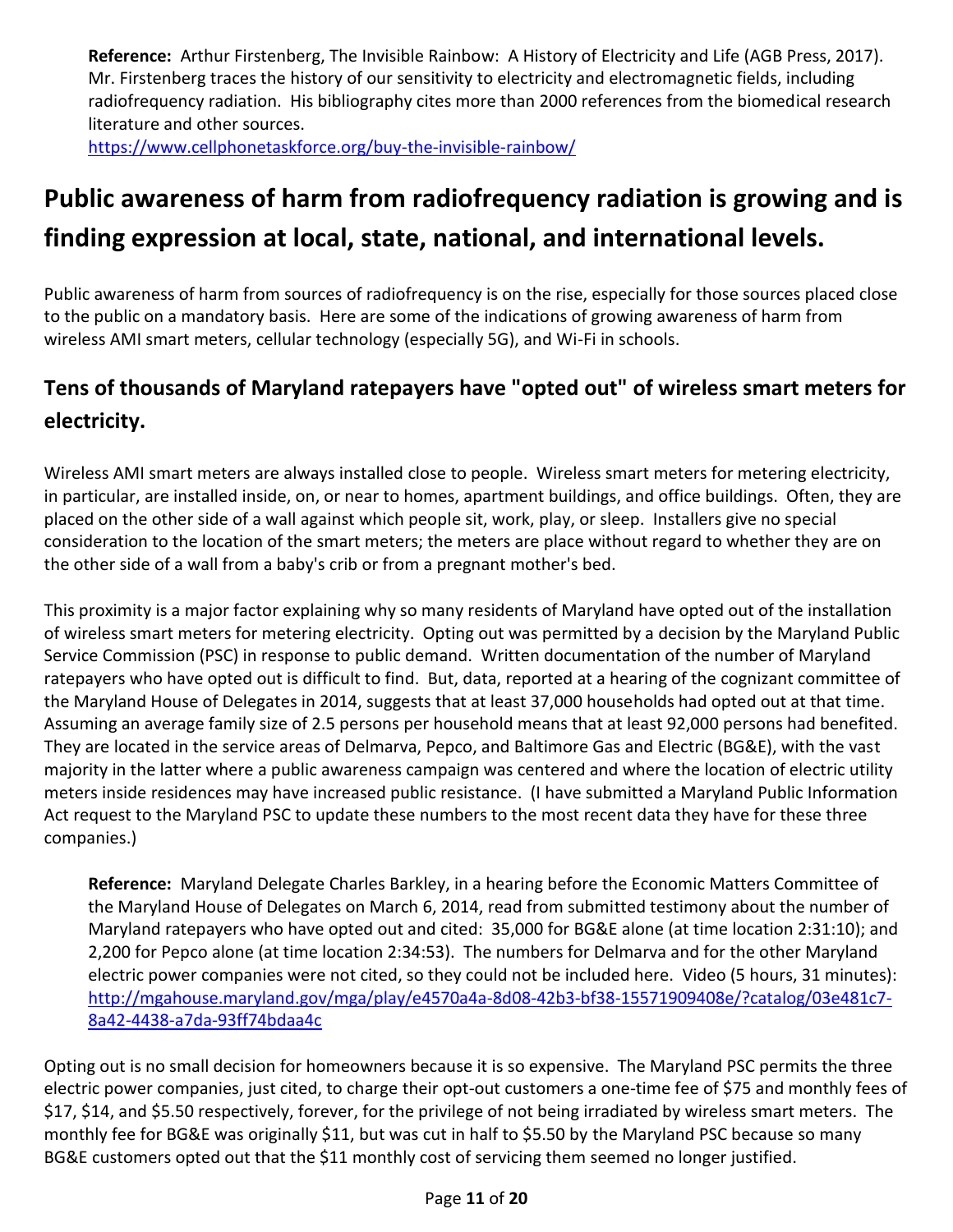Note that the one-time fee of \$75 is large enough to purchase three newly refurbished analog mechanical meters that emit no radiofrequency radiation. And the two higher of the three monthly fees just cited are large enough to buy a newly refurbished analog mechanical meter every two months.

#### **Reference:** Hialeah Meter [\(https://www.hialeahmeter.com/spwm.html\)](https://www.hialeahmeter.com/spwm.html)

But all opt-out customers in Maryland must also pay "their share" of the costs of the wireless smart meter system, built into their rates; so they must pay both "to have", and "not to have", wireless smart meters at the same time. This odd form of extortion has been repeatedly endorsed by inaction from the two cognizant committees of the Maryland General Assembly. But new bills are submitted regularly by other Maryland Delegates and Senators in an effort to counter this regrettable practice.

Whatever the ethics of the opt-out fees, the opt out has helped to lower the radiofrequency radiation levels for those customers who can afford the fees, but it does nothing to protect them from the radiation from their neighbors' wireless smart meters. And the opt out does nothing at all to help customers who cannot afford the opt-out fees.

### **191,341 individuals and organizations have signed the "International Appeal to Stop 5G on Earth and in Space".**

Opposition by members of the public to sources of radiofrequency radiation placed close to them has been accelerated by the efforts of the telecommunications companies to install 5G cell towers right in front of homes and businesses. That opposition is based primarily on the adverse health effects; but other factors, such as the degradation of environmental aesthetics, are also playing a role.

The intensity of public concern was reflected most recently by the "International Appeal to Stop 5G on Earth and in Space". This appeal, just issued in 2019, is addressed to the United Nations, the World Health Organization, the European Union, the Council of Europe, and the governments of all nations. As of January 14, 2020, the appeal had been signed by 191,341 individuals and organizations, from 203 nations, including thousands of scientists, thousands of engineers, thousands of physicians, thousands of nurses, and many other aware individuals from multiple professions and walks of life. A copy of the International Appeal may be read at the URL below, and a list of all signatories may be found by clicking on "Signatories". The signatories are arranged by country, then by profession, and then by name. The Appeal is administered by Arthur Firstenberg, author of the book "The Invisible Rainbow" mentioned above.

#### **Reference** to the Appeal and its Signatories: <https://www.5gspaceappeal.org/the-appeal/>

The intensity of public concern about 5G has been expressed locally as well, right here in Montgomery County, by residents testifying at a Public Hearing on 5G, held by the Montgomery County Council of Maryland on November 19, 2019. The purpose of the event was to hear public comments on a zoning ordinance that would permit and govern the roll out of 5G in the County.

#### **Reference:** <https://youtu.be/Lpabr5GpJj8>

# **217,000 individuals have signed up for the "5G Summit".**

The increasing awareness of the public about the risks of sources of radiofrequency radiation placed close to them was evident this past August of 2019. Beginning then and continuing to date, 217,000 individuals have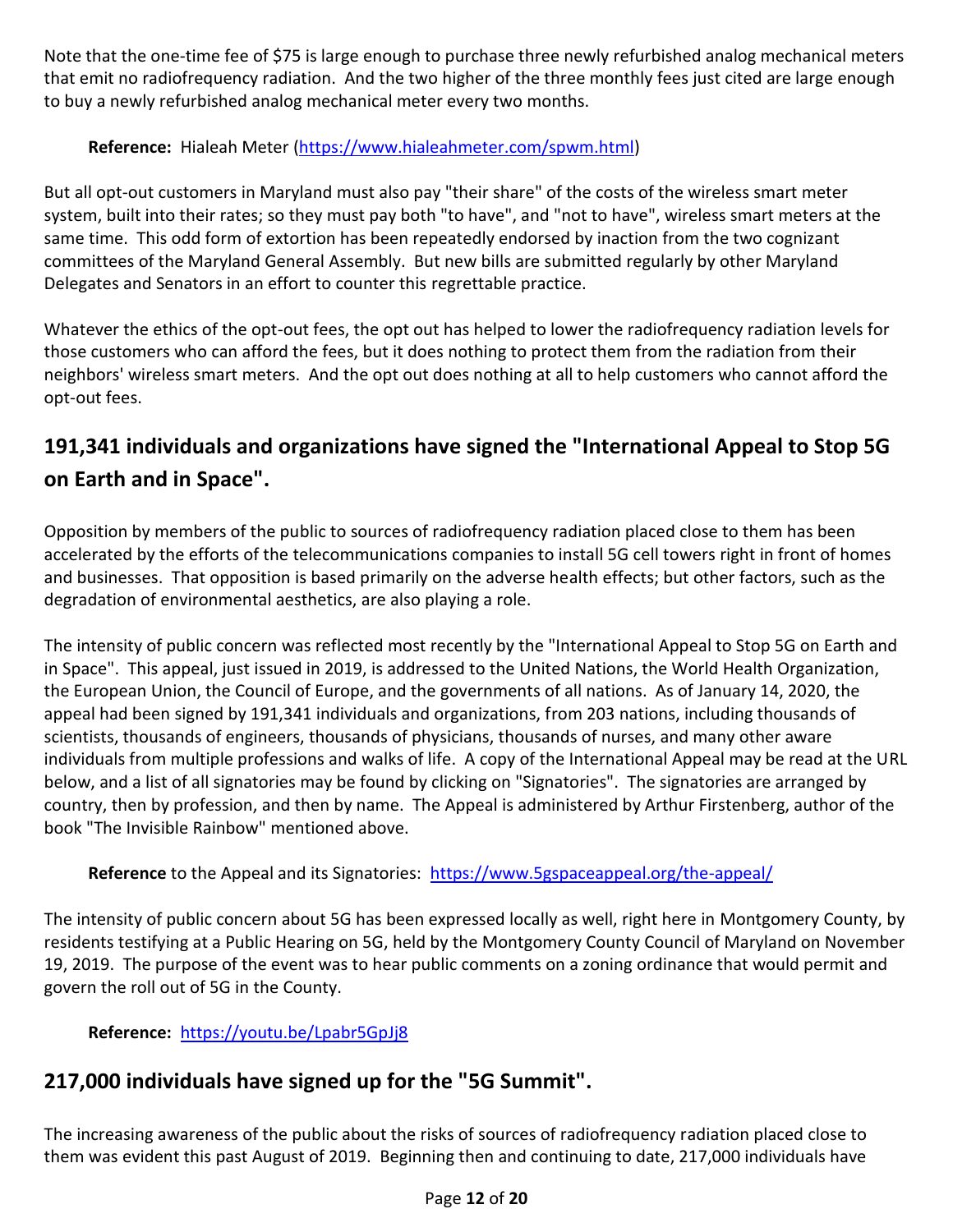signed up to hear an on-line educational program called "The 5G Summit: 5G Crisis, Awareness & Accountability". 42 interviews were presented over a period of 7 days, addressing every aspect of 5G cellular technology imaginable. As a result of The Summit, participants have sent 210,000 email messages to their elected representatives, notifying them of the harm and the liability inherent in 5G.

Among the many topics addressed at The Summit were these:

- technology of 5G
- health impact of the radiofrequency radiation used in 5G
	- o specific biological effects of radiofrequency radiation
	- o mechanisms by which radiofrequency radiation causes harm
	- o special vulnerability of children to harm
	- o evidence for causing cancer
- legal issues surrounding 5G
- local government and community action

The following reference lists all speakers at The Summit and provides the titles of the topics that they discussed with the Summit host and organizer, Josh del Sol. (Scroll down the web page to see the speakers and topics.)

#### **Reference:** <https://the5gsummit.com/>

## **Public Television programs raise public awareness about the risks of exposure to radiofrequency radiation.**

Public awareness of the risks of exposure to radiofrequency radiation has also been advanced by public television. In June, 2019 public television stations throughout the USA, including Maryland Public Television, broadcast two half-hour programs that introduced the health risks of radiofrequency radiation. The programs are episodes of the series "Travels and Traditions" with host Burt Wolf. A brief description of these programs is attached. The programs present the conundrum faced by users of wireless technologies, as they begin to weigh the convenience and the services provided by wireless technologies against the harm that they are causing. The two programs are available for continued viewing on the Internet:

**Reference:** "A Short Guide to Cell Phone Safety". Produced by Burt Wolf. Under "Season 18", click on the eighth picture which is a giant rotary telephone dial. Video: (24 minutes): <http://www.burtwolf.com/> **Reference:** "Travel and the Danger of Radiofrequency Radiation". Produced by Burt Wolf. Under "Season 18", click on the ninth picture which is a cell tower. Video (24 minutes): <http://www.burtwolf.com/>

## **Video documentaries bring discussions of the risks of radiofrequency radiation to the public.**

Full-length video documentaries, available worldwide, have raised public awareness of the risks of radiofrequency radiation. In the examples below, the first documentary focuses on wireless smart meters, the second focuses on cellular communications, and the third addresses multiple sources of radiofrequency radiation including wireless smart meters.

**Reference:** Take Back Your Power, an award-winning documentary film by Josh del Sol, latest release, 2017. Video (83 minutes): <https://www.takebackyourpower.net/watch-take-back-your-power-2017/>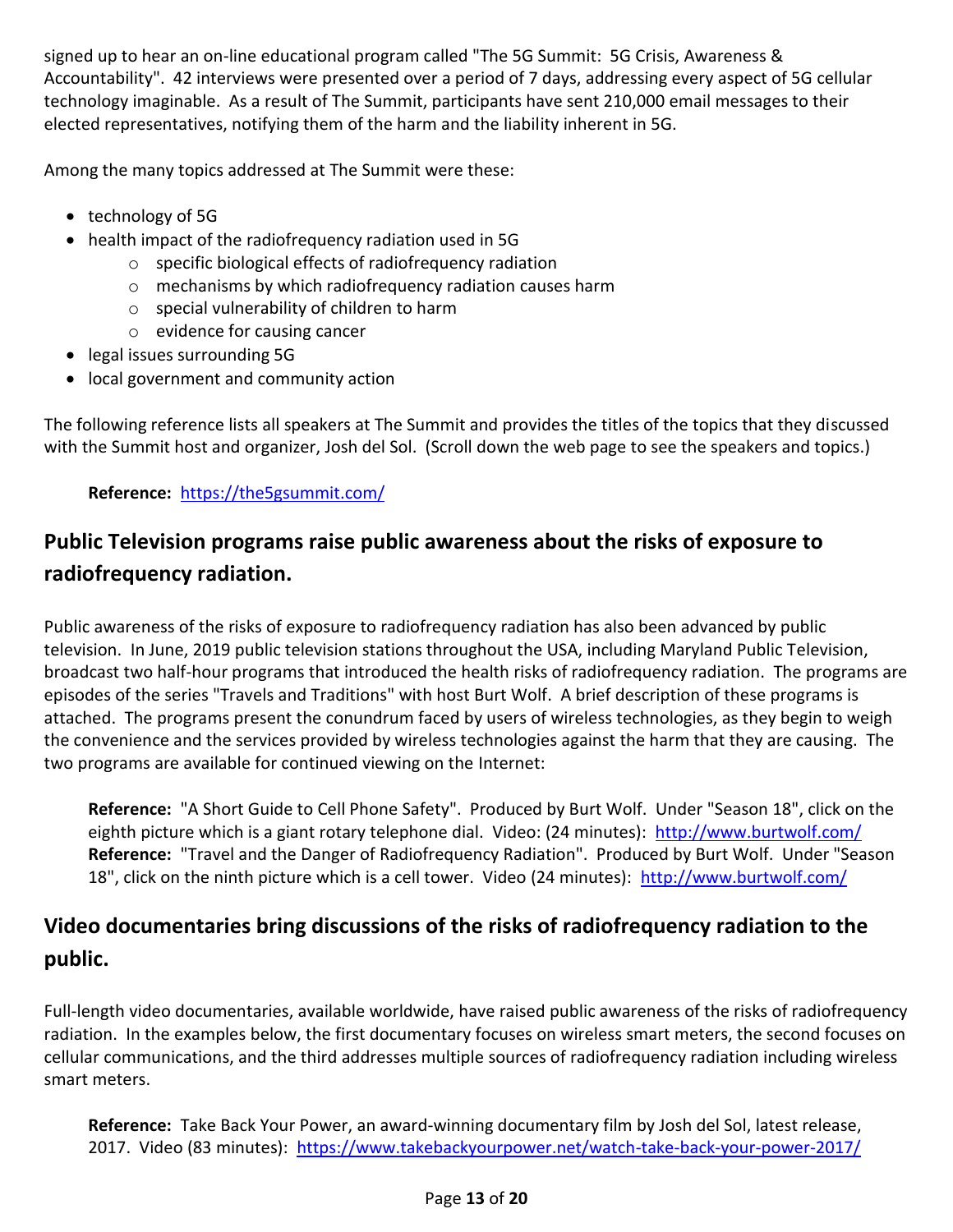**Reference:** Microwaves Science & Lies: When business leads research, can we still trust science? A documentary film my Jean Heches and Nancy de Meritens of France, September 2014. Trailer free; full documentary, \$5.00 fee. Video (92 minutes): <https://vimeo.com/ondemand/17755> **Reference:** Generation Zapped, an award-winning documentary film by Sabine El Gemayel, 2017. Click on "Watch the Film" to find multiple ways of viewing it, including a free way (with inserted commercials) through Vudu [\(https://www.vudu.com/\)](https://www.vudu.com/). Video (74 minutes): <https://generationzapped.com/>

### **U.S. Supreme Court upholds "Right to Know" ordinance about cellular radiation risk.**

In May 2015, the City Council of Sacramento, California unanimously adopted an ordinance giving its public a "Right to Know" about cellular radiation risk. The ordinance required phone retailers to provide the following notification to prospective customers of cell phones:

"To assure safety, the Federal Government requires that cell phones meet radiofrequency (RF) exposure guidelines. If you carry or use your phone in a pants or shirt pocket or tucked into a bra when the phone is ON and connected to a wireless network, you may exceed the federal guidelines for exposure to RF radiation. Refer to the instructions in your phone or user manual for information about how to use your phone safely."

The wireless industry, represented by the "CTIA - The Wireless Association", went to court to overturn this ordinance as unconstitutional. After an adjustment to the wording of the notification, the Ninth Circuit Court of Appeals upheld the ordinance in April, 2016. The wireless industry carried its appeal to the U.S. Supreme Court, which, in December, 2019, denied the industry's appeal and referred the issue back to the Ninth Circuit Court of Appeals for any further consideration, effectively upholding the ordinance.

**Reference:** <https://www.saferemr.com/2014/11/berkeley-cell-phone-right-to-know.html> **Reference:** [https://www.supremecourt.gov/search.aspx?filename=/docket/docketfiles/html/public/19-](https://www.supremecourt.gov/search.aspx?filename=/docket/docketfiles/html/public/19-439.html) [439.html](https://www.supremecourt.gov/search.aspx?filename=/docket/docketfiles/html/public/19-439.html)

# **Children's Advisory Council to the Governor of Maryland recommends phasing Wi-Fi out of Maryland's schools.**

The Maryland Children's Environmental Health and Protection Advisory Council advises the Governor of Maryland on the health of the environment in the state's schools. Members of the Council include physicians, scientists, and other individuals knowledgeable about the school environment. Under Maryland Law, the mission of the Council is the following:

"Gather and disseminate information to the public, including the research and medical communities, community–based organizations, schools, and State agencies, on how to reduce, treat, and eliminate children's exposures to environmental hazards to further the public's understanding of the environmental hazards that may potentially affect children;"

"Recommend uniform guidelines for State agencies to follow to help reduce and eliminate children's exposure to environmental hazards, especially in areas reasonably accessible to children..."

In 2016, the Council reviewed parental concerns about the exposure of children to the radiofrequency radiation produced by Wi-Fi systems in the State's schools, ordered a review of the biomedical research literature, and considered submitted testimony from outside experts on the biological effects of radiofrequency radiation. In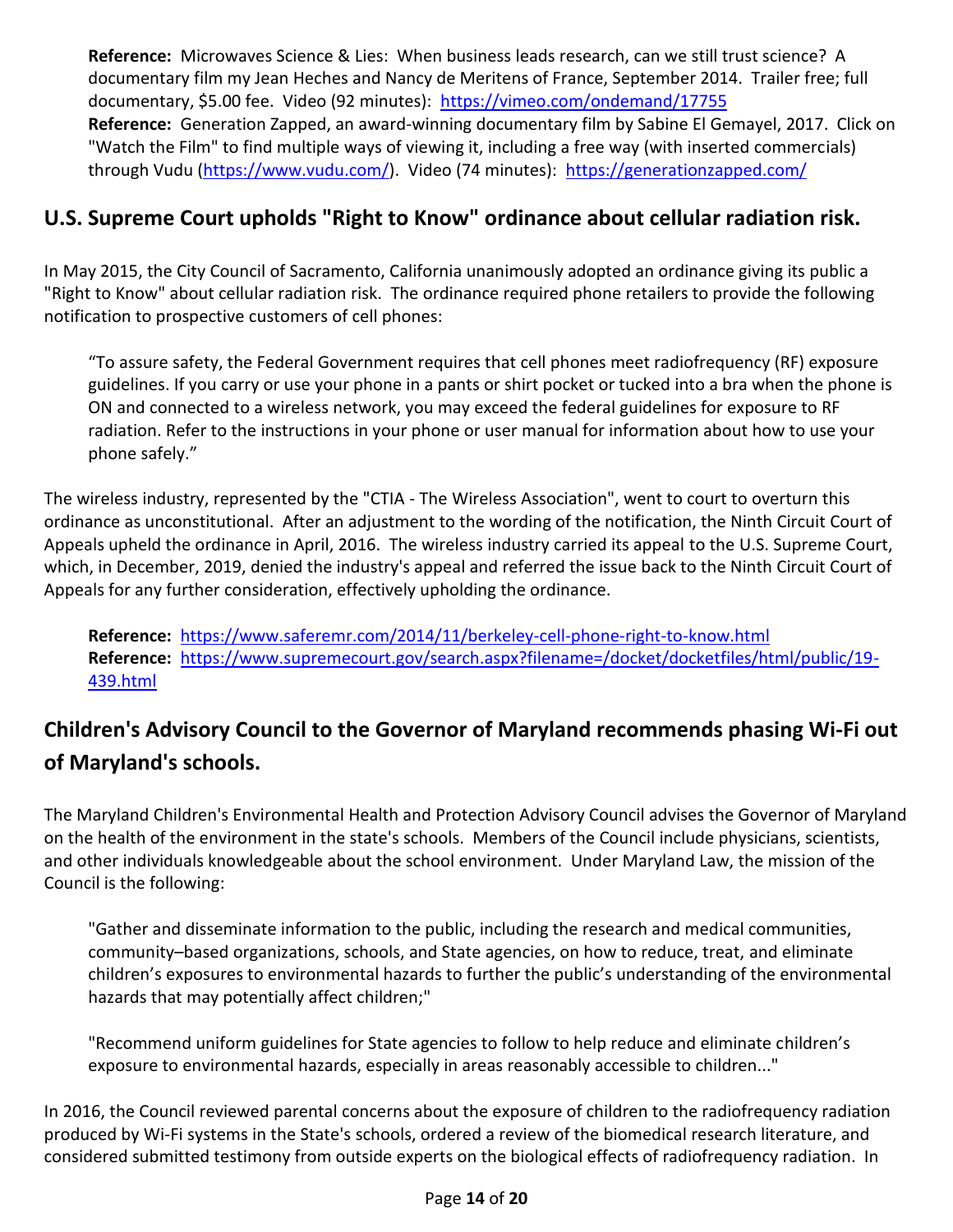response, on December 13, 2016, the Council recommended that Wi-Fi be phased out of Maryland's schools in favor of safe wired connectivity that operates "without any microwave electromagnetic field exposure." And in the interim, the Council recommended that several specific steps be taken to reduce the exposure of children to radiation sources in the schools.

**Reference:** Maryland Children's Environmental Health and Protection Advisory Council, Wifi Radiation in Schools in Maryland, Final Report, pages 3 and 8-9 (December 13, 2016). Report: [https://phpa.health.maryland.gov/OEHFP/EH/Shared%20Documents/CEHPAC/MD\\_CEHPAC\\_SchoolWiFi\\_02](https://phpa.health.maryland.gov/OEHFP/EH/Shared%20Documents/CEHPAC/MD_CEHPAC_SchoolWiFi_022017_final.pdf) 2017 final.pdf Council: <https://phpa.health.maryland.gov/OEHFP/EH/Pages/children-environmental-health.aspx>

# **Hundreds of organizations and individuals throughout the USA are actively opposing wireless smart meters.**

Organizations and individuals, representing nearly all of the states in the USA, are actively opposing wireless smart meters. Some states even have multiple organizations engaged in this opposition, particularly in those states that were among the first to receive wireless smart meters. There are so many of these organizations that it would be difficult to catalog them all, but even a partial listing, like that cited below, is informative.

**Reference:** StopSmartMeters.org <https://stopsmartmeters.org/frequently-asked-questions/contacts-database/>

# **Informative websites provide public information about wireless technologies that give rise to health effects.**

A seemingly endless number of websites have been created throughout the nation and the world to provide information about wireless smart meters and other wireless technologies. Here are just a few outstanding examples, in addition to those already cited elsewhere in this message:

**Reference:** Smart Grid Awareness [\(https://smartgridawareness.org/\)](https://smartgridawareness.org/) **Reference:** Environmental Health Trust [\(https://ehtrust.org/\)](https://ehtrust.org/) **Reference:** Electromagnetic Radiation Safety [\(https://www.saferemr.com/\)](https://www.saferemr.com/) **Reference:** What are 5G and the Internet of Things? [\(https://whatis5g.info/\)](https://whatis5g.info/) **Reference:** Electrosensitivity UK [\(http://www.es-uk.info/\)](http://www.es-uk.info/)

### **Radiofrequency meters, accessible to consumers, make radiofrequency radiation "visible".**

New products, in the form of radiofrequency (RF) meters, make it harder for the advocates of endless expansion of wireless technologies to continue to count on the invisibility of radiofrequency radiation to foster public acceptance. Instrument manufacturers have responded to increased public awareness of the health risks of radiofrequency radiation by providing a broad array of RF meters that can measure that radiation. In effect, these meters make invisible radiofrequency radiation visible, while also measuring its level. With these meters, people can do the following:

They can assess the level of radiation in their environment.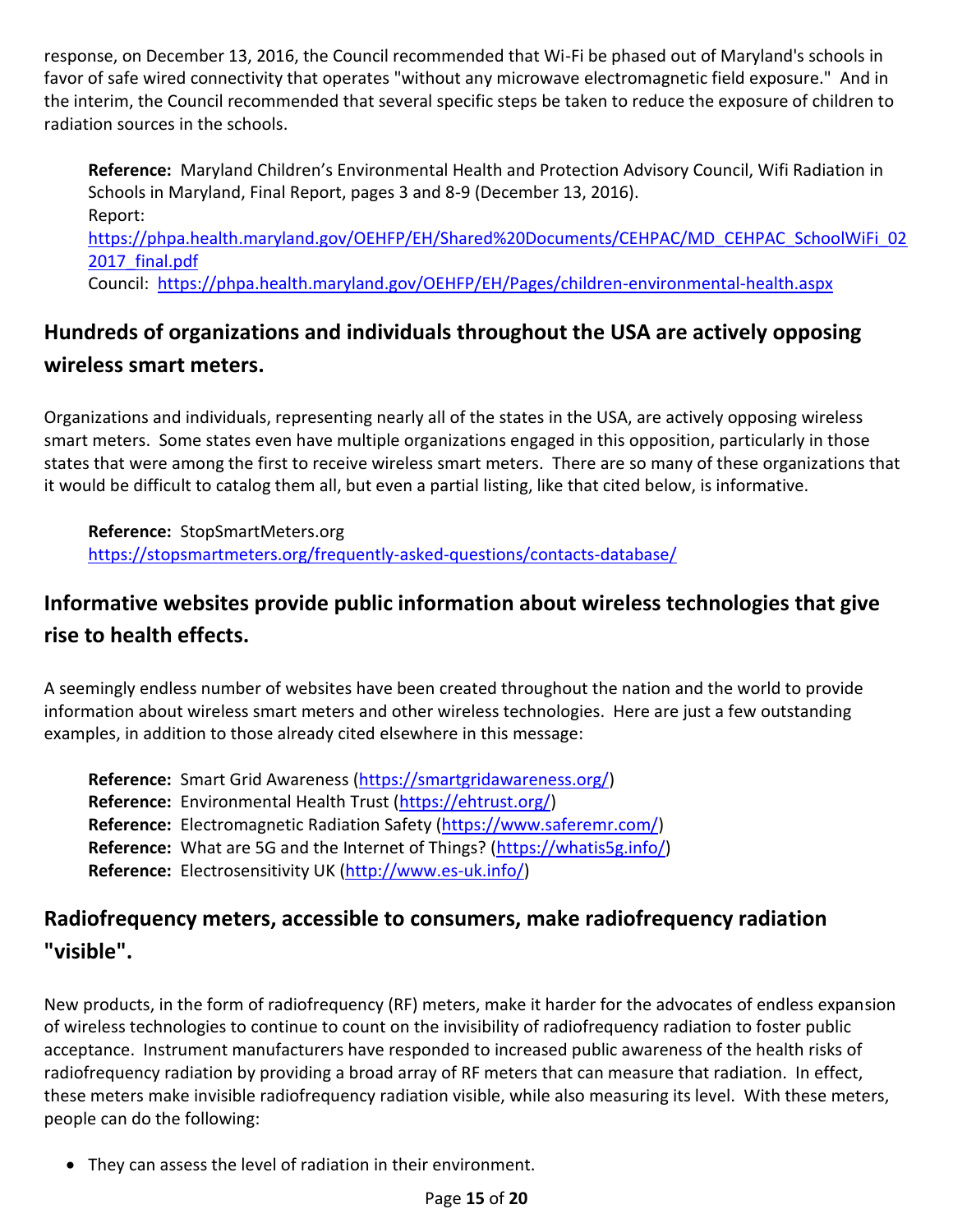- They can identify the devices in their environment that are emitting that radiation, including wireless smart meters.
- They can measure their progress as they work toward reducing that radiation.

Candidate meters can be readily found by simply searching the Internet for "RF meters". While these meters are increasingly affordable, with prices ranging from about \$100 to \$400, their cost may still be prohibitive for many individuals and families. But their costs remain far lower than the costs caused when even a single family member becomes ill from overexposure to radiofrequency radiation, let alone an entire family.

# **What questions are worth considering?**

Plans to implement wireless smart meters raise a number of important questions. The answers may already have been pursued by WSSC. If WSSC would like to honor its stated ethical principal on "transparency", the answers would be of great interest to the public, including me.

### **Questions about assurances of safety**

When WSSC was first investigating the possibility of implementing wireless AMI smart meters, did WSSC receive assurances about the safety of the radiation that they emit? If so --

- What documentation did WSSC rely upon for assurance that the radiofrequency radiation from wireless AMI smart meters posed no health risk to its customers? Has that documentation already been made available to the public for inspection, or will it be made available soon?
- Was that documentation from impartial and knowledgeable sources, or from sources with a vested interest, such as vendors of wireless smart meters anticipating millions of dollars of sales?
- Was that documentation from the Federal Communications Commission which has been captured by the wireless industries and has been acting as a promoter of wireless technologies, not just as a regulator?

**Reference:** Norm Alster, Edmond J. Safra Center for Ethics, Harvard University, Captured Agency: How the Federal Communications Commission is Dominated by the Industries it Presumably Regulates. [https://ethics.harvard.edu/files/center-for-ethics/files/capturedagency\\_alster.pdf](https://ethics.harvard.edu/files/center-for-ethics/files/capturedagency_alster.pdf)

### **Questions about the technology**

Has the WSSC answered the basic technical questions about the wireless AMI smart meters that it is considering, and have those answers been made available to the public?

- What are the make, model, optional features, and Federal Communications Commission's Identification Number (FCC ID) of the wireless AMI smart meters that WSSC is contemplating employing?
- At what frequency, in megahertz (MHz), will the radiofrequency transmitters in the wireless smart meters operate?
- What is the peak radiofrequency power output, in milliwatts (mW), of the radiofrequency transmitters in the wireless smart meters?
- Where will the transmitters of the wireless smart meters be installed?
	- o In the ground, but uncovered, in the yards of customers?
	- o In the ground, but uncovered, in the rights of way adjacent to customers' properties?
	- o On the sides of homes and buildings?
	- o Or elsewhere?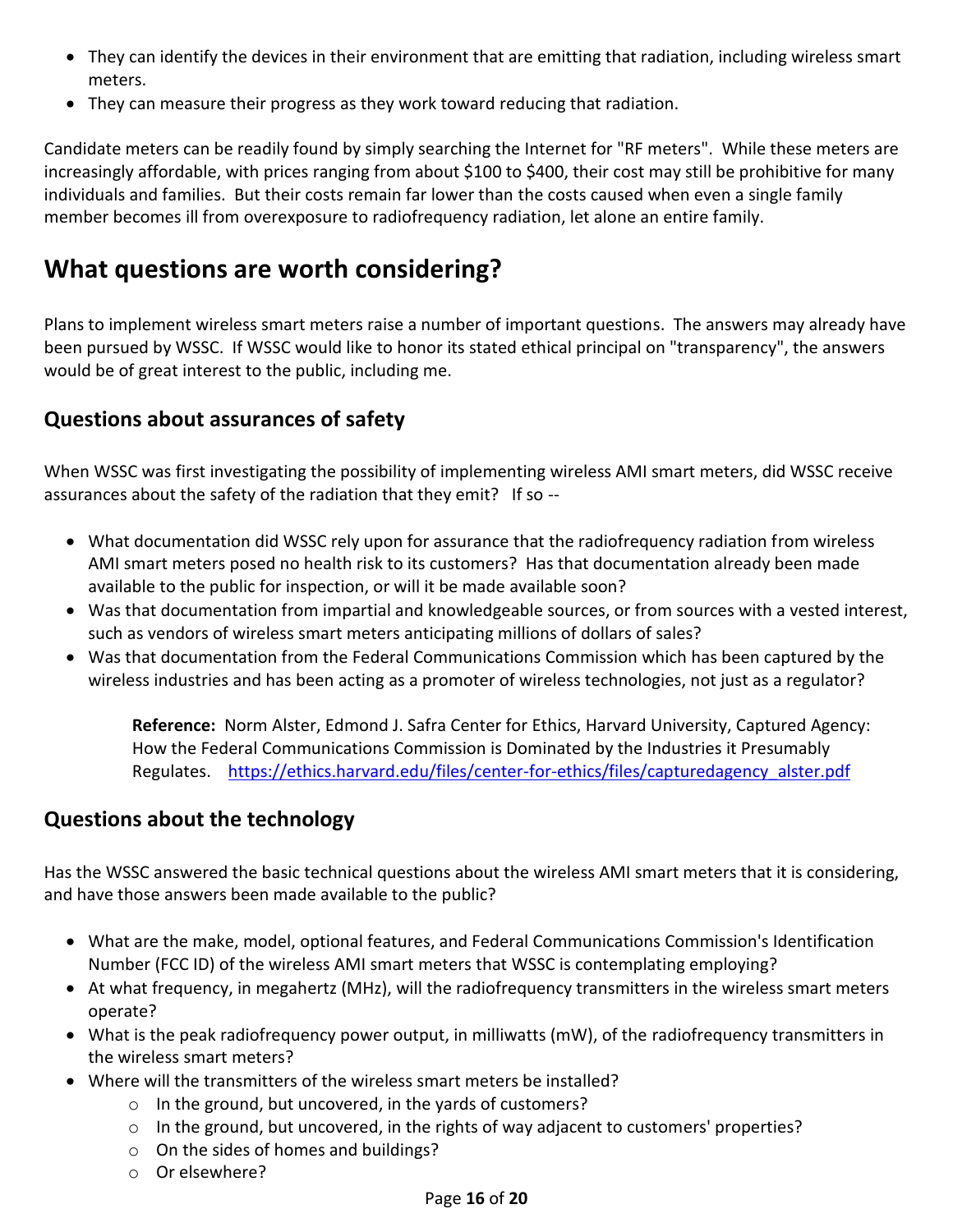- What is the approximate range, or maximum distance, over which the radiofrequency radiation from the wireless smart meters remains effective in serving their communications purposes?
- Will the wireless smart meters operate like other wireless AMI smart meters in that they will not only transmit a given customer's data on water consumption, but will also serve as relay stations for the wireless signals from the other wireless smart meters in the vicinity?
- How many transmissions will each wireless smart meter make per day, both the average number per day, and the maximum number per day? In other AMI smart meter implementations, the total number of transmissions per day greatly exceeded the number of transmissions required to convey the meter data of the customer to which the meter was assigned.

**Reference:** For example, a report ordered by a California court in 2011 indicated that each wireless AMI smart meter used by Pacific Gas & Electric for metering electricity issued an average of about 10,000 transmissions per day, and a maximum of about 190,000 transmissions per day to deliver just 6 readings of metering data per day. The reason for this flood of radiation is that the management and synchronization of the wireless smart meter network required many more transmissions than sending the actual metering data itself. These 6 readings per day are in the range anticipated by WSSC, of 4 to 6 readings per day (https://www.wsscwater.com/AMI). The report ordered by the California court is the last attachment to this message. See Table 2-1 on page 5 for the data I just described.

- Will the data that WSSC's wireless smart meters transmit 4 times per day (about every 6 hours) to 6 times per day (about every 4 hours) be more highly time resolved than that? That is, will each transmission contain water consumption data within each 6-hour interval or within each 4-hour interval, respectively?
- What source of electricity will power the wireless smart meters?
- If WSSC felt that a wireless technology for metering water consumption was absolutely mandatory, no matter what the impact on the health of its customers, why did WSSC choose wireless AMI smart meters?
	- o To my knowledge, the wireless AMI smart meters generate the most radiofrequency radiation of any wireless metering technology currently used in Maryland.
	- o Were "wake-up" meters considered? To my knowledge, they generate the least radiofrequency radiation of any wireless metering technology. They transmit only in response to a triggering signal from a passing utility vehicle, which, for water measurement, would require a burst of radiation only once each quarter of the year under current revenue metering practices.

### **Questions about liability and insurance**

How does WSSC plan to address the liability and insurance issues raised by wireless smart meters?

- Does WSSC, as a government entity, plan to be self-insured?
	- $\circ$  That is, does WSSC plan to pay successful liability claims for harm caused by, or contributed to by, the radiofrequency radiation from its wireless smart meters?
	- $\circ$  If so, will WSSC then recover those costs through additional rate or tax increases paid by its customers? That is, does WSSC plan to have the customers pay for their own liability claims, one way or the other?
- Or does WSSC plan to obtain outside insurance against the health risks posed by wireless smart meters?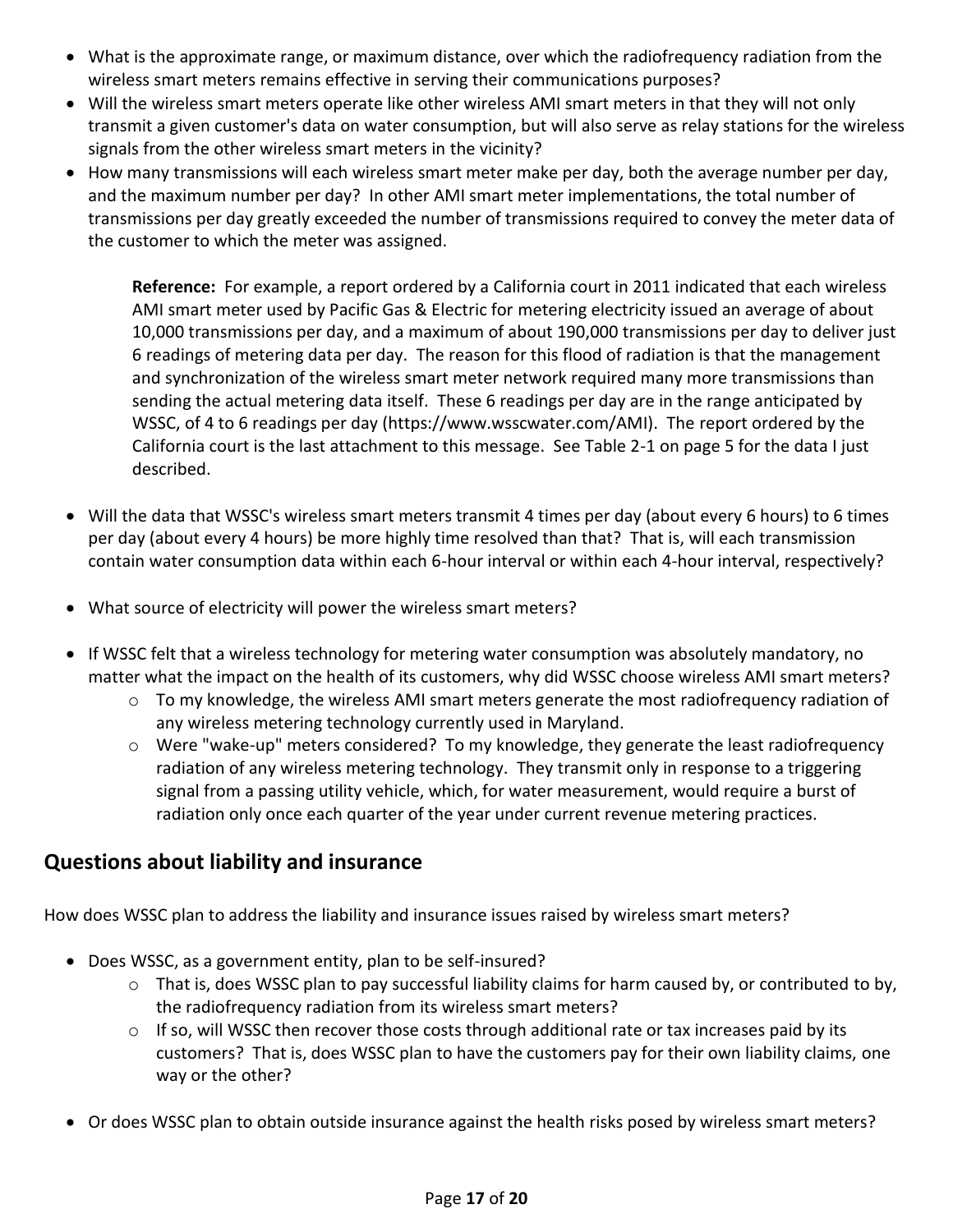$\circ$  If so, does WSSC realize that major insurance underwriters, like Lloyds of London, will not underwrite insurance policies that protect against health claims from wireless technologies, presumably because the associated risk is so high?

**Reference:** [http://themillenniumreport.com/2019/04/why-is-lloyds-of-london-excluding](http://themillenniumreport.com/2019/04/why-is-lloyds-of-london-excluding-coverage-for-5g/)[coverage-for-5g/](http://themillenniumreport.com/2019/04/why-is-lloyds-of-london-excluding-coverage-for-5g/)

- Or does WSSC plan to transfer claims of liability to the providers of wireless smart metering equipment or services?
	- $\circ$  If so, is WSSC writing liability responsibilities into any contracts it is contemplating with the providers?
	- o And will WSSC require the providers to present evidence of insurance in advance of installation, so that the providers cannot simply declare bankruptcy to avoid paying claims?

### **Questions about public notification and disclosure**

Will WSSC provide advanced written notification to all its customers of any plan it may be contemplating to mandate the acceptance of wireless AMI smart meters for their homes and buildings? If so --

- Will that notification be provided in the form of an insert with the customers' quarterly bills?
	- $\circ$  Or does WSSC consider the brief web page already posted on its web site as sufficient notification of its plan [\(https://www.wsscwater.com/AMI\)](https://www.wsscwater.com/AMI)?
	- o Or does WSSC consider mention of wireless smart meters at WSSC's open meetings as sufficient notification of its plan?
- Will that notification spell out the radiation exposure anticipated from its wireless smart meters, by providing answers to the questions in the section above entitled: "Questions about the technology"?
- Will that notification explain why a less risky wireless technology, such as a "wake-up" metering technology, was not chosen?
- Will that notification explain whether WSSC will offer an "Opt-Out" provision for those who do not want radiation exposure from wireless smart meters? If so -
	- o Will that notification indicate what the "Opt Out" will cost its customers to gain the privilege of not being irradiated?
	- o Will that notification explain that, even if a customer elects to "Opt Out", so doing will not protect that customer against the radiation from the neighbors' wireless smart meters because the signals from all wireless smart meters travel considerable distances?
	- o Will the fact that tens of thousands of Maryland residents have already paid to Opt Out of the radiation from the wireless smart meters of the electric power companies have a bearing on the availability of an Opt Out from WSSC's wireless smart meters? Or will the reduction in radiation exposure paid for by those Opting Out of the smart meters for electricity simply be undone by WSSC's wireless smart meters?
- Will that notification warn WSSC customers to keep away from WSSC's wireless smart meters because radiation levels rise steeply with proximity to the meters. For example --
	- $\circ$  Will WSSC suggest that customers not sit, work, play, or sleep on the other side of a wall where a wireless smart meter is located, or where a bank of wireless smart meters is located?
	- $\circ$  Will the wireless smart meters that WSSC is contemplating contain highly visible signs to warn customers not to approach the meters because of the radiofrequency radiation they emit?
	- $\circ$  Will WSSC suggest that customers take additional precautions to protect those especially vulnerable to harm from wireless smart meter radiation, such as pregnant mothers and children. For example --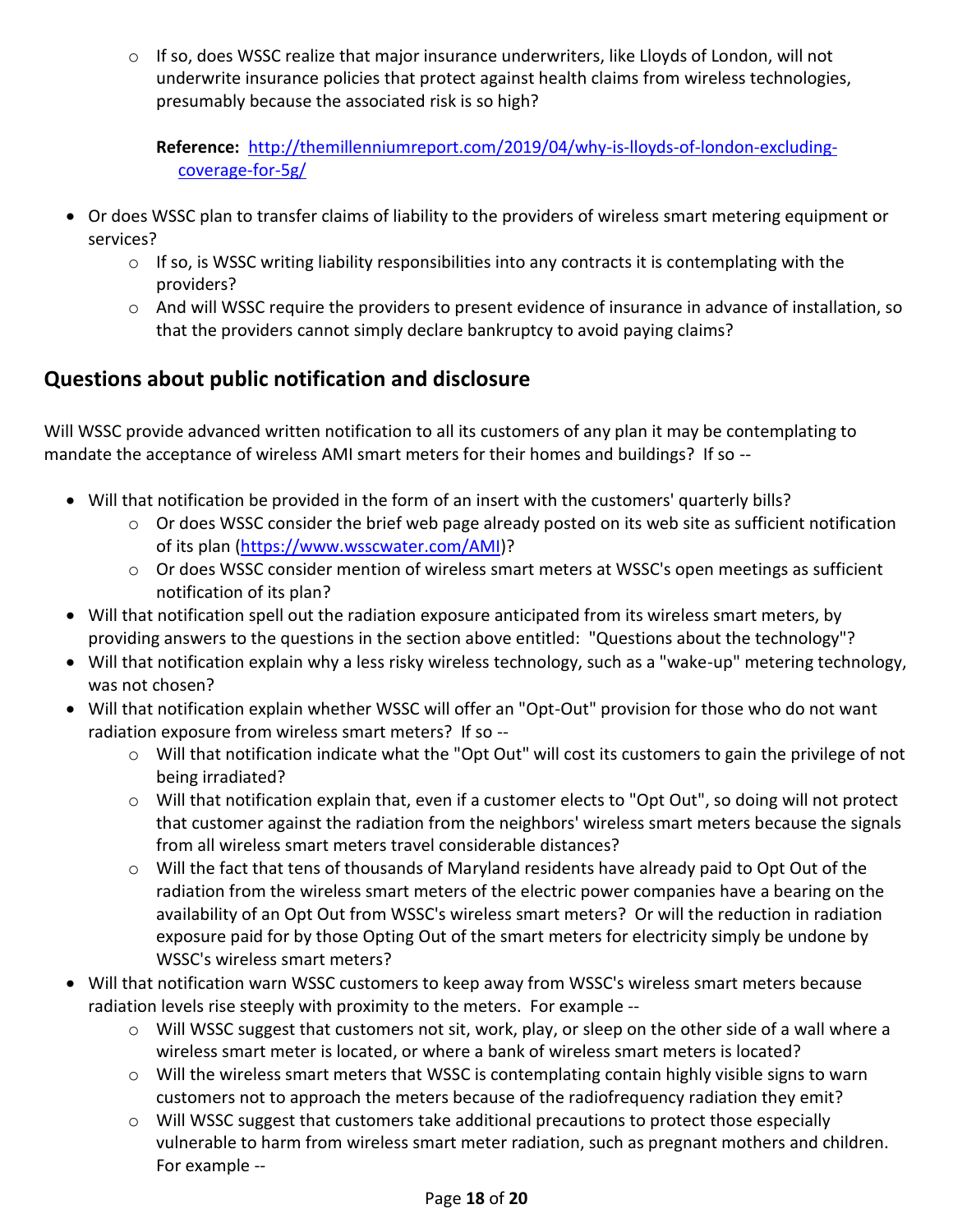- Will WSSC suggest that children not sit or play in yards where wireless smart meters are installed nearby, even if that yard is their own?
- **Will WSSC warn parents that children should not mistake the cap of a ground-based** transmitter of a wireless smart meter as a place to sit?

# **The ethical choice facing WSSC**

The unhappy news delivered by the surveys of customers' experiences with wireless smart meters, and by the findings of the international biomedical research community, is that radiofrequency radiation, including the radiation emitted by wireless AMI smart meters, is harmful to human health. And the public is slowly, but steadily, awakening to this reality, despite conflicting messaging from the wireless industries.

But there is a positive dimension to the present situation for WSSC that is hugely important:

#### **No customer has yet been harmed by WSSC's plan to install wireless AMI smart meters, and there is still time to ensure that no customer will be harmed.**

But to protect its customers, WSSC will need to rethink its use of metering technologies that expose its customers to radiofrequency radiation. As one of those customers, and as a scientist, I urge WSSC to consider especially the adverse health effects of wireless AMI smart meters, and to abandon plans to implement them.

Is WSSC up to such a challenge? And can WSSC live up to its own admirable ethical values, quoted below? I hope so, and I believe so.

- "We are responsible employees who act ethically, are accountable, and conduct ourselves with integrity and transparency."
- "We continuously enhance and protect natural resources and the environment for the health of future generations."

**Reference:** <https://www.wsscwater.com/about-us/overview.html>

Thank you for reading this message. I am very grateful for your attention.

# **Who am I?**

I am a retired U.S. Government career scientist (Ph.D., Applied Physics, Harvard University, 1975). During my Government career, I worked for the Executive Office of the President of the United States, the National Science Foundation, and the National Institute of Standards and Technology. For those organizations, respectively, I addressed Federal research and development program evaluation, energy policy research, and measurement development in support of the electronics and electrical-equipment industries and the biomedical research community. I currently interact with other scientists, with physicians, and with other informed individuals around the world about the impact of electromagnetic fields, including radiofrequency radiation, on human health.

I have been a resident of Montgomery County since 1979.